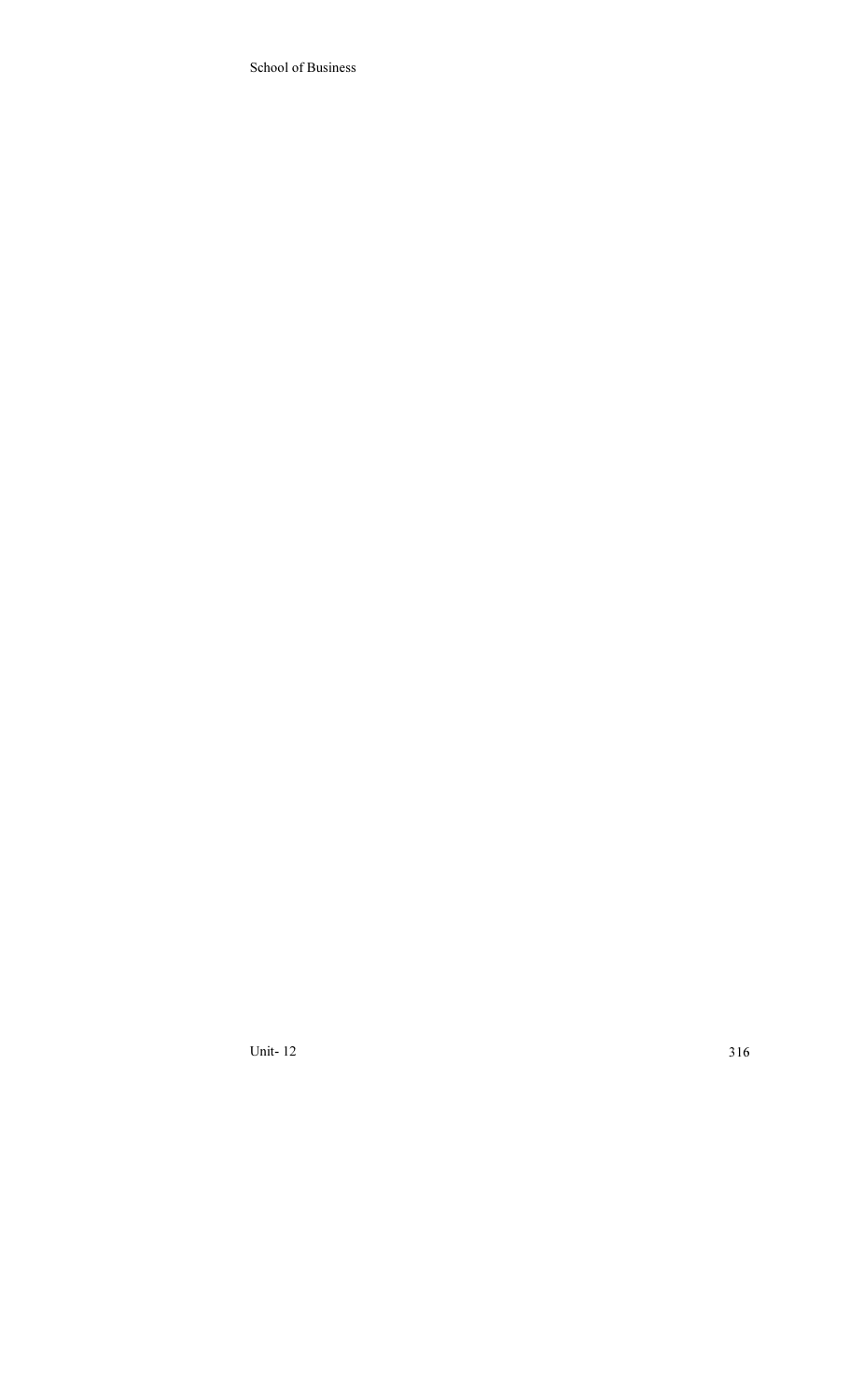### Lesson One: Why-What-How Issues of Inventory

## Lesson Objectives

After completing this lesson you will be able to:

- Understand the meaning of inventory
- Identify the reasons for keeping inventory
- **Explain the and inventory system concepts**
- Discuss how to control the inventory
- Comments on the importance of different inventory

The pressure for operating capital has made business increasingly aware of inventory as a form of earning investment. The basic problem of inventory policy is to strike a balance between operating savings and costs of capital requirements associated with larger stocks. Striking this balance is easier to say than to do. Why are we always out of stock? A complaint from a large number of businessmen faced with the dilemmas and frustrations of attempting simultaneously to maintain stable operations, provide customers with adequate service, and keep investment in stocks and equipment at reasonable levels. In order to get the answer to this question as a basis for taking action, it is necessary to step back and ask some rather different kinds of questions:

- Why do we have inventories?
- What affects the inventory balances that we maintain?
- How do these effects take place?

From these questions a picture of the inventory problems can be built up which shows the influence on inventories and cost of various alternative decisions, which the management may ultimately want to consider. Before answering these questions let's start defining inventory and understand different types of inventory.

### What is Inventory?

Inventory can be defined as idle resources awaiting activation. Inventory is made of all those items ready for sale or of items, which keep the process running. From firm's point of view, inventories represent an investment; capital is required to store materials at any stage of completion. Inventory is store of goods and stocks. In manufacturing, items in inventory are called stock-keeping items held at a stock (storage) point. Stock-keeping items usually are raw materials, work-in-process, finished products and supplies stocked in order to meet an expected demand for distribution in the future (figure 12.1.1).



Figure 12.1.1: Different items of inventory in manufacturing kept in ware house

Production Operations Management Page- 317

Inventory is an idle resource for later use.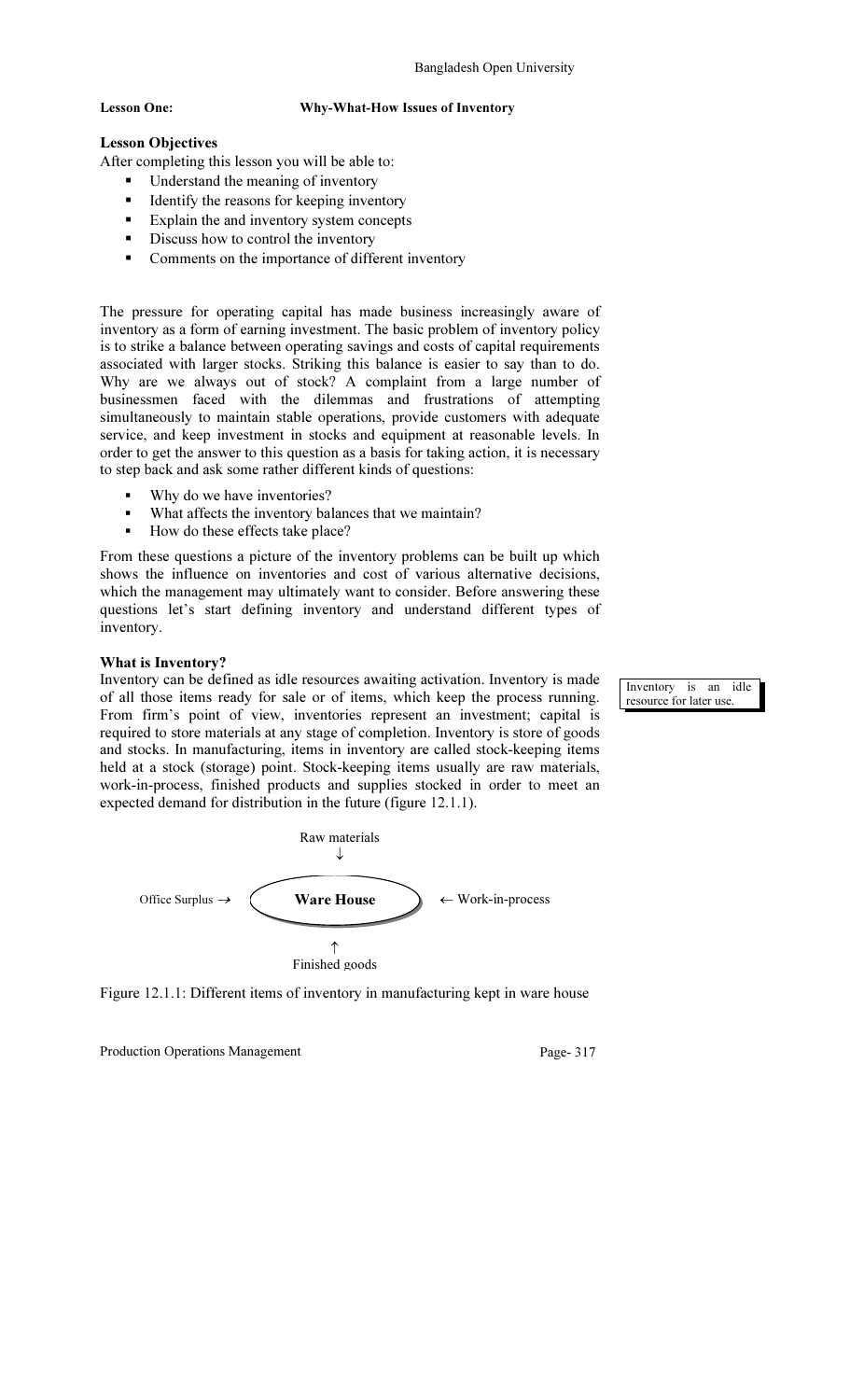Even though inventory of materials is an idle resource in the sense it is not meant for immediate use. It is almost a necessity for some inventories for the smooth functioning of an organization – manufacturing or service. Let us take the example of a commercial bank with full-line services. The typical individual account involves various transactions, such as, checking, savings, lock boxes, and loans. For the teller operation, the service is to convert labor and materials into money management. Such materials as deposit slips, withdrawal slips, and loan payment coupons are more like operating supplies than raw materials. For the accounting operation, slips and coupons could be viewed as work-in-process, and money account statements awaiting mailing as finished goods (services).

### Types of Inventory

Inventory can be classified into three different categories:

- i. Transaction inventory
	- ii. Speculative inventory
	- iii. Precautionary inventory
- i. Transaction inventory: It is formed basically of those items, which are mainly needed for transaction, e.g., transaction of finished saleable products or transaction of raw materials.
	- a. De-linking Production with Purchasing Department is one of the functions of this, i.e., receipt of raw material is stored in the form of inventory and whenever production department needs raw material it put indent to inventory organization rather than to purchase department.
	- b. De-linking Production with Sales Organization. Similarly it delinks sales and production departments.
- ii. Speculative inventory: It is basically kept as a measure of speculation of increase in the price of raw material or increases the sale price of finished goods. It is generally resorted to before the budget proposals.
- iii. Precautionary inventory: The machines are to be kept running. There may be breakdown of machines at any time due to damage of any part due to wear and tear. At that time it cannot be purchased immediately. Therefore, such items, which are essential to keep the process running, are to be stored like machine parts, tools, etc. It is also called maintenance repair and operation inventory.

### Why Inventory?

As noted, inventory is an idle resource for later use. An idleness is always associated with a cost, maintaining inventories is expensive in terms of the working capital tied up in them, either directly or indirectly through alternative uses of the tied-up funds. In addition, the process of ordering goods, whether from an external supplier or from the firm's own production, is expensive due to the costs arising from checking the actual levels of stock, contacting suppliers, checking their products, and the applicable costs of credit facilities, shipping, and forwarding. A parallel type of cost, the set-up cost, arises in production-by-lot processes, where production is discontinuous and thus the equipment used, being not strictly specialized, needs adjustment and retooling for every production run. Uncertainty has also its cost. Uncertainly regarding demand expectations and time lags between ordering and receiving, or starting a run and finishing it,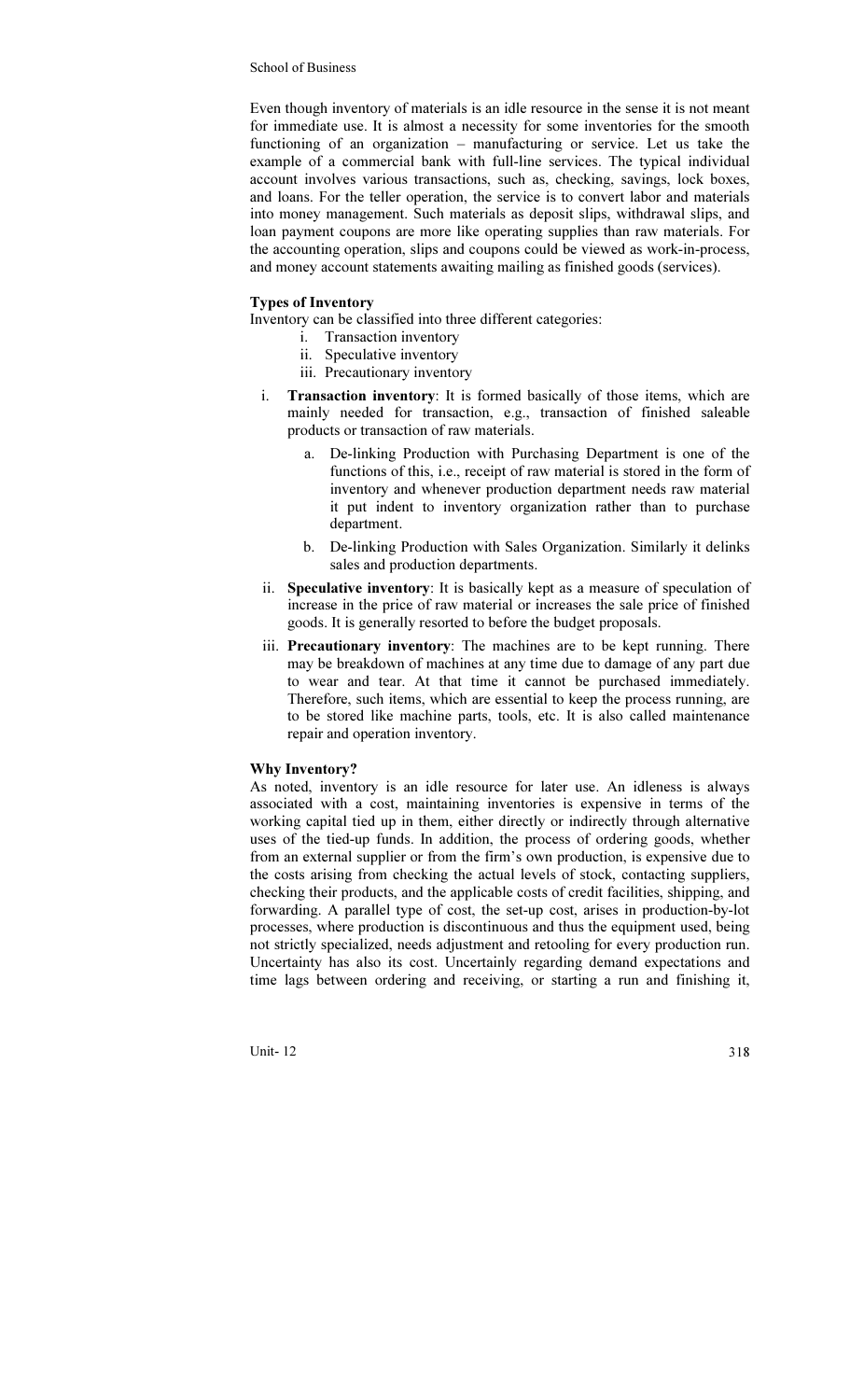results in overages and shortages. To these conflicting costs must be added the cost of designing and handling inventory systems.

In some circles inventories are thought of as a sign of wealth, even excess inventories in relation to the magnitude of production and distribution function are considered advantageous. On the other hand, the wise businessmen place more emphasis on having working capital on the form of cash and securities. In recent years a greater emphasis has been placed on having the means of purchasing materials than having the materials themselves. Excessive inventories have been the reasons for death of many a business and very high inventory levels has tipped the scale in our economy. Finished product after packaging are first stored and sent to the market as the need arises or orders are received. Also the raw materials needed for the finished product cannot be directly fed to the production department from the market. These have to be stored first after procurement. These things put together give an idea of storing these items. This process of storing is called inventory. The fundamental reason for carrying inventories is that are:

- Physically impossible for each stock item to arrive exactly where and when it is needed and
- Economically impractical for each stock item to arrive exactly where and when it is needed.

Even if it were physically possible for a supplier to deliver raw materials every few hours, for example, it could still be prohibitively expensive. The manufacturer must therefore keep extra supplies of raw material inventory to use when they are needed in the conversion process. The other reasons for keeping inventories include:

- a. Buffer stock: Buffer stock can be defined as the inventory against stockouts from uncertain demand during lead-time. When demand is highly variable, some protection is needed against the chances of high stock-out costs. In such cases inventory can be used as a buffer. Likewise this also buffers against highly varied lead-time (time between ordering and receiving goods).
- b. Decoupling: Decoupling means breaking down operations apart so that one operation's supply is separated from another's supply. Through decoupling by procuring inventories separately, breakdowns, material shortages, or other production fluctuations at one stage of operations do not cause any disruption in later stages of operation. Also through decoupling one organizational unit can schedule its operations independently. Decoupling through in-process inventory is common in automobile industry, where, engine build-up, seat assembly, body making, etc. are done separately (in many cases in distant locations).
- c. Production smoothing: Products can be built during slack demand periods for using in peak demand periods. This will reduce high costs of production rate, work force level changes, set-up costs, etc. Inventories can help in this production leveling.
- d. Materials handling: In some operations parts can be accumulated and stocked in container (tote) boxes or baskets and transported hand-jack dollies (wheelbarrow) or forklift trucks much more economically than can be carried manually. This is particularly true of intermittent systems, since they involve less automation of material handling than do continuous

Production Operations Management Page- 319

Excessive inventories have been the reasons for death of many a business.

Decoupling is breaking down operations apart so that one operation's supply is separated from another's supply.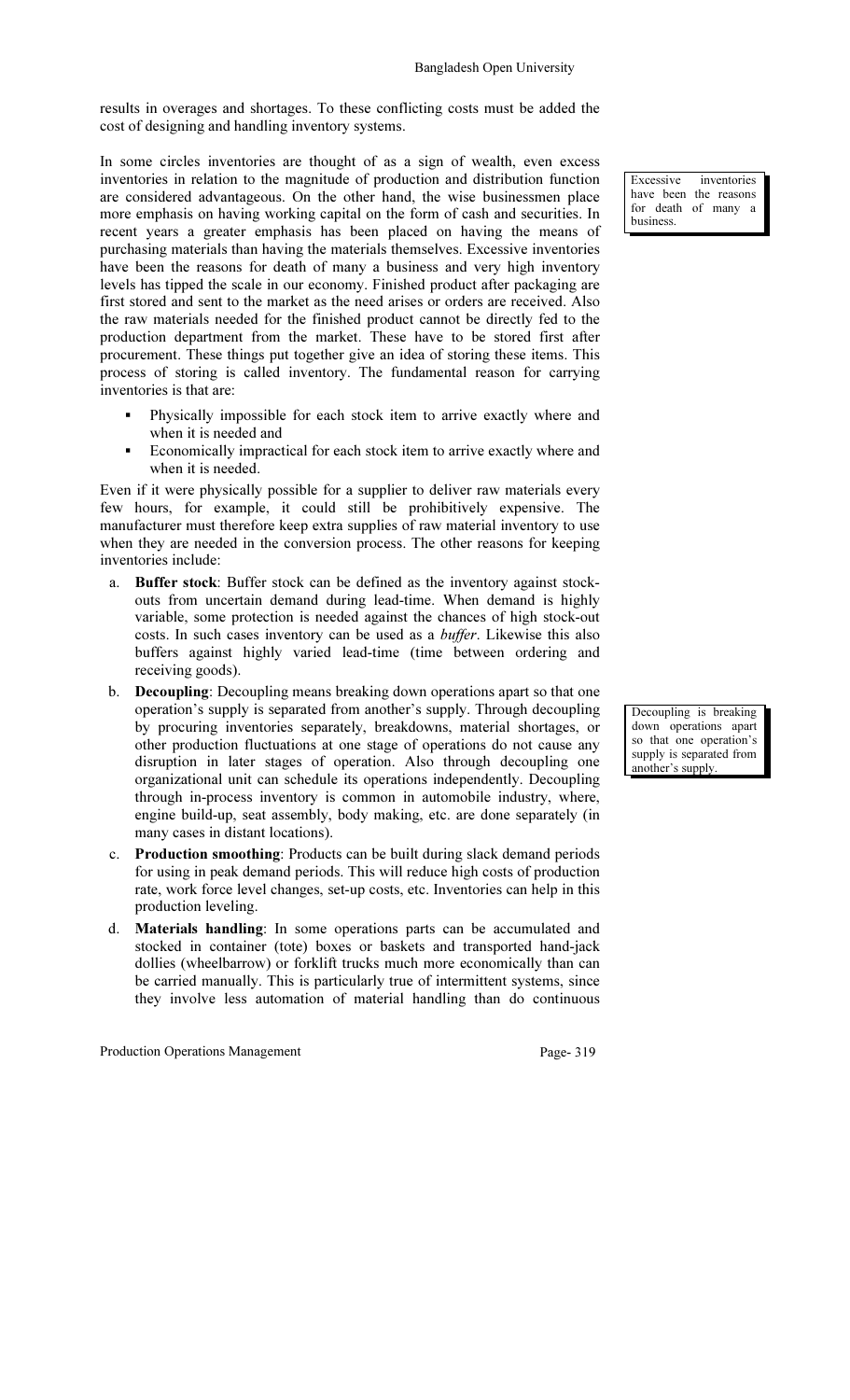systems. In continuous manufacturing, automated materials handling systems are designed to reduce overall handling costs, resulting in less work-in-process.

e. Bulk purchase: Bulk purchase gives quantity discount. This also gives a cost advantage of materials inventories.

Activity: Assume that you are the owner of an export quality man's garments manufacture firm. Do you think for your products 'inventory management issue' should be a key success factor? Why or why not? Discuss with your study partners.

### Evils of Excess Inventory

From the above discussion you can be well aware of the importance of inventory and its management. But excess inventory is no doubt an evil for an organization. It blocks the money taking away opportunities for the firm. Some of the bad impacts of excess inventory are mentioned below:

- Essential though they are, inventories also mean lock up capital of inventories, which could be invested in more profitable operations.
- Excess inventory adds to the cost of carrying the inventory more store space, equipment and personnel, insurance, taxes, pilferage etc.
- Excess inventory invites risk of deterioration and obsolescence.
- Changes in the prices of inventory materials sometime go unfavorable.
- Maintenance of cost money.

### Inventory Control

Inventory constitutes one of the most important elements of any system dealing with the supply, manufacture and distribution of goods and services. The concept of inventory control is very old but it came in light when F. W. Harris published his work on classical order size model. F.E. Raymond (1931) and R.M. Wilson (1934) extended this work. But only after the second world war with the development of operational research and computer technology that the theoretical concepts got a practical application. The basic purpose of inventory holding stocks in a material flow system is to de-couple successive stages of system. Following are important purpose of inventory:

- Existence of time lags between manufacturing and transport operations.
- The need to schedule various stages of the system independently.
- The need to meet the fluctuation in demand and production rates.
- The need to maintain control over the quality of the finished production.
- The need to exercise influence over changes of material prices particularly basic raw materials.

The inventory control mainly concerned with making optimum decision with respect to the variables, which are subject to control. Inventory control is a multiitem and multi-stage in nature. As noted inventory is an idle resource, which is useable, has value and awaiting activation. The idle resource may be men, money, materials, and plant acquisition. The manpower, capital and plant acquisition problems are essentially control problems. Inventory control determines the levels of composition of inventories of parts, materials and products that will protect most effectively the production, sales, and financial

The inventory control mainly concerned with<br>making optimum optimum decision with respect to the variables, which are subject to control.

Unit-  $12\,$  320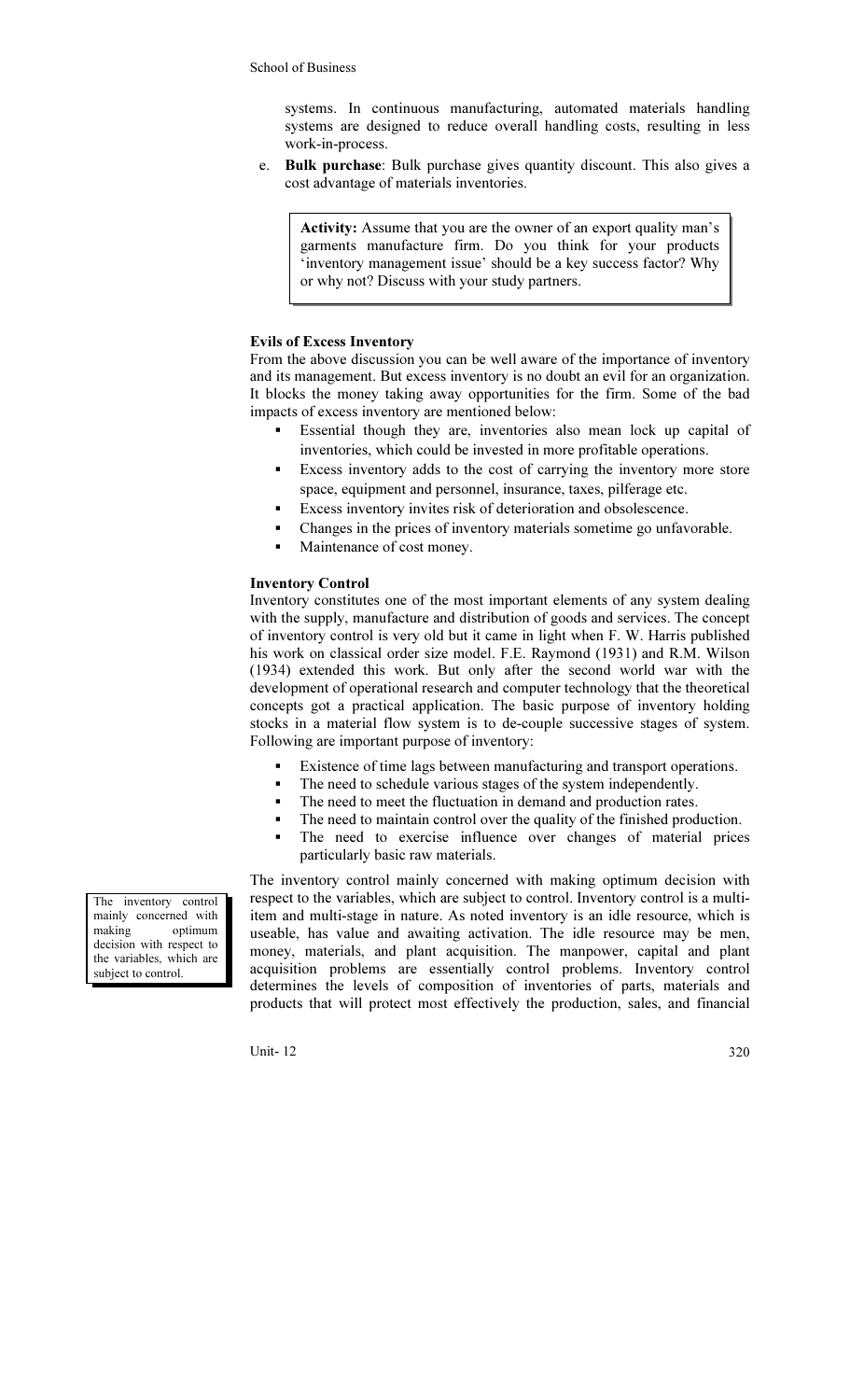requirements of the business. A system of production planning and control is not and end in itself. It can only be justified because it (a) provides the means for effective coordination of the Production department with other departments of the business; and (b) promotes effective shop operation through its control of activities within the production department itself.

### Advantages of inventory control

- i. Introduction of a proper inventory control system helps in keeping the investment in the inventories as low as feasible.
- ii. Ensures availability of material by providing adequate production against uncertainties of supplies and consumption of materials.
- iii. Allows full advantage of economies of bulk purchases and transportation.
- iv. Reduces changes of going out of stock.
- v. Leads to reduction in inventory levels.
- vi. Exam to reduce it in the strategy of the view with Releases more of capital for other operations.
- vii. Increases profitability of an organization.
- viii. Adequate customer service.
- ix. Advantage of price discounts by bulk purchasing.
- x. Providing flexibility to allow changes in production lines due to changes in demands or any other reason.

### Which Inventory to Emphasize?

As you can understand that all the items held in inventory are not of equal importance in terms of monetary value, profit potential, sales or usage volume, or stock-out penalties. For example, a retail store can have a lot of items like, rice, sugar, butter, pencil batteries, etc. It would be unrealistic to devote equal attention to each of these items. Instead, a more realistic and reasonable approach would be to allocate control efforts according to the relative importance of various items in inventory. Hence the question arises which inventory to emphasize?

### A-B-C Classification

The simple answer to this question is to apply the theory of Vital Few and Trivial Many by Velfredo Pareto. When an organization's inventory is listed by Taka values, generally a small number of items account for a large Taka volume, and a large number of items for a small Taka volume. In inventory management we focus this view by classifying the inventories into three categories A, B and C (Figure 12.1.1).

An A-grouping is made for those few items with large Taka value; a B-grouping for items with moderate unit and Taka value; and a C-grouping for the large number of items accounting for a small Taka value. Thus A-group might contain, for example, about 15% of the number of items in the inventory costing about 60-70% of the total Taka usage; B-group might contain, for example, about 30% of the items costing about 25% of the total Taka volume; C group might contain, for example, about 55% of the number of items costing only about 10% of the total Taka volume 12.1.1. These percentages vary from firm to firm, but in most instances a relatively small number of items will account for a large share of the value or cost associated with an inventory.

Production Operations Management Page- 321

A-B-C classification of inventory is listed by taka values.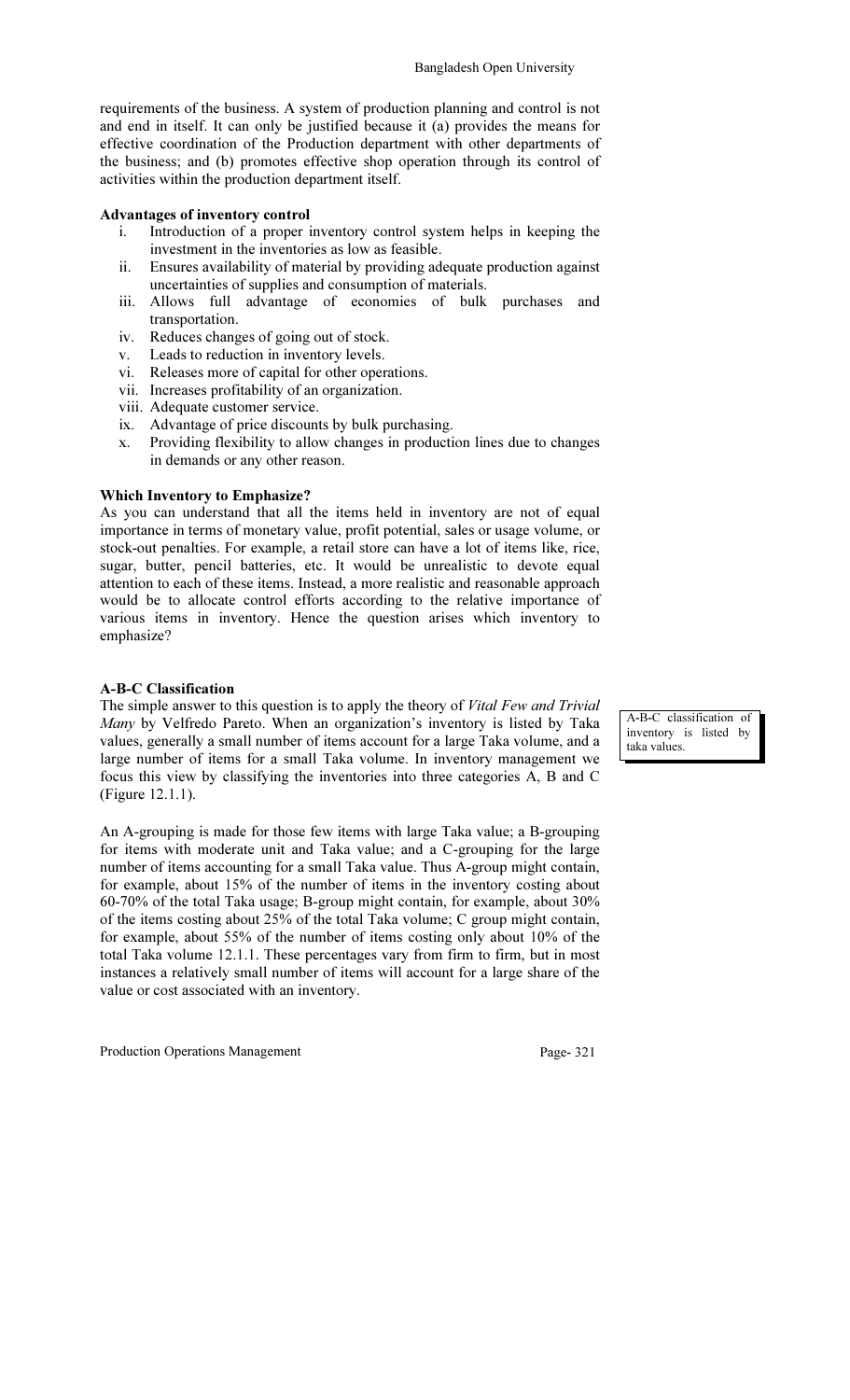

Figure 12.1.1: A-B-C classification of items

These items (A-category) should receive relatively close attention through frequent reviews of amounts on hand and control over withdrawals, where possible to make sure that customer service levels are attained. The C-items should receive only loose control, whereas, the B-category should have controls that lie between the two extremes.

Activity: Chose a medium or big in size departmental store from any super market. Carefully examine its inventory management system. Do you think the store manager should take any further action(s) that will help him/her to increase performance.

### Exceptions to A-B-C classification

There are few exceptions to ABC classifications. Items in C category can demand special emphasis if they meet in any of the following criteria:

- **Materials critical to production**
- Materials with short shelf lives
- Materials that are very large and bulky
- Valuables materials subject to pilferage
- Materials with highly erratic lead-times
- Materials with highly erratic demand
- Standard packaging, shipping, container, or vehicle size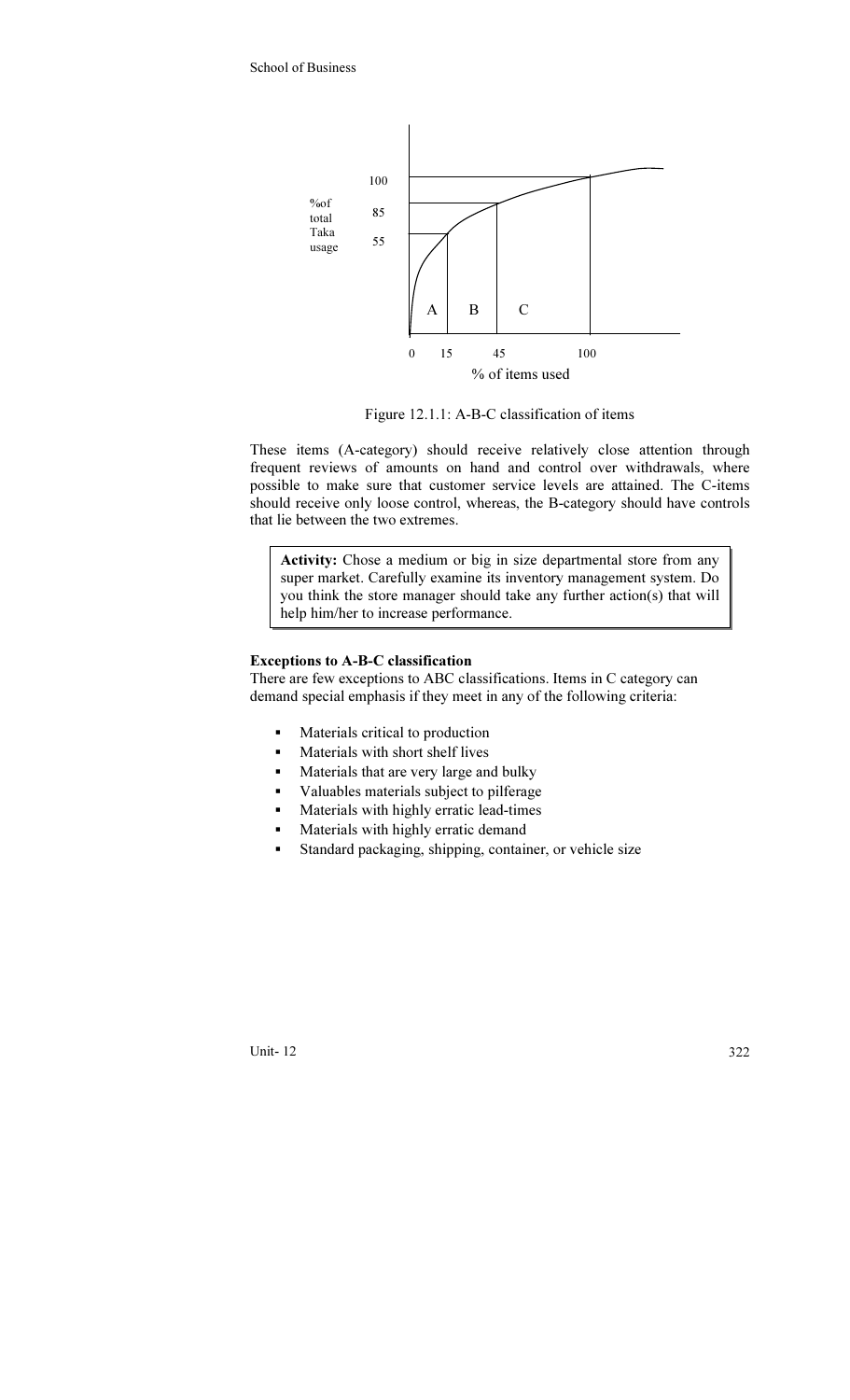### Questions for discussion

- 1. Give specific examples of each of the following types of inventories (i) Raw materials; (ii) Work-in-process materials; (iii) Office supplies; (iv) Finished goods.
- 2. What are the evils of excess inventory? Give some example with respect of Bangladesh scenario.
- 3. You are a manufacturer of a product. You are using your own premises for holding the finished goods. Do you think it has a cost? How will you calculate it?
- 4. Find the amount of average inventory carried for a family against each of the following purchases for a period of one month. Make necessary assumptions.
- 5. The family consumes 30 kg of rice  $@$  Tk. 17.00. They purchase the whole amount at the first day of the month.
	- a. The family consumes 4 kg of sugar  $\omega$  Tk. 32.00. They purchase the required sugar two times a month at equal gap.
	- b. The family purchases two bottles of pickle  $(a)$  Tk. 55.00 per bottle). They purchase both the pickle bottles at the first day of the month.
	- c. The family makes weekly purchase of one 200 gm packet of butter (@ Tk. 50.00 per packet) for weekly consumption.
	- d. The family needs one 18-slice packet of bread (@ Tk. 20.00 per packet) for their breakfast everyday. They purchase it from the local grocery every morning.
- 7. A family with three children and their parents is living at Dhanmondi. They have a working maid living with them. Normally at the beginning of every month they make a shopping for the whole month. The shopping chart follows:

| <b>Item</b>    | <b>Unit Price</b> | Quantity        | <b>Item</b>     | <b>Unit Price</b> | Quantity       |
|----------------|-------------------|-----------------|-----------------|-------------------|----------------|
| Rice           | Tk. 18.00         | $30 \text{ kg}$ | $10.$ Jelly     | Tk. 76.00         | 3 bottles      |
| Flour          | Tk. 9.00          | $15 \text{ kg}$ | 11. Tooth pick  | Tk. 12            | 1 packet       |
| Pulses         | Tk. 35            | $12 \text{ kg}$ | 12. Onion       | Tk. 14.00         | $7 \text{ kg}$ |
| Pickle         | Tk. 42            | 2 bottles       | 13. Salt        | Tk. 8.00          | $5$ kg         |
| <b>Biscuit</b> | Tk. 28            | 4 packet        | 14. Spices      | Tk. $22.00$       | $1 \text{ kg}$ |
| Potato         | Tk. 9.00          | $6 \text{ kg}$  | 15. Tooth Paste | Tk. $36.00$       | 2 pieces       |
| Soap           | Tk. 6.00          | 4 pieces        | 16. Butter      | Tk. 64            | 3 pieces       |
| Oil            | Tk. 105.00        | 6 litre         | 17. Hair Oil    | Tk. 25            | 1 bottle       |
| Tang           | Tk. 85.00         | 2 bottles       | 18. Match box   | Tk. 1.00          | 5 boxes        |

The family also subscribes two newspaper (one Bengali and one English) every day, each costing Tk. 8.00, which they sell at the end of the month for Tk. 24. Also they purchase two cans of powder milk every month, one at the beginning and one halfway through. Each of the cans costs Tk. 490. Considering above make an ABC classification of the inventory items of the family.

Production Operations Management Page- 323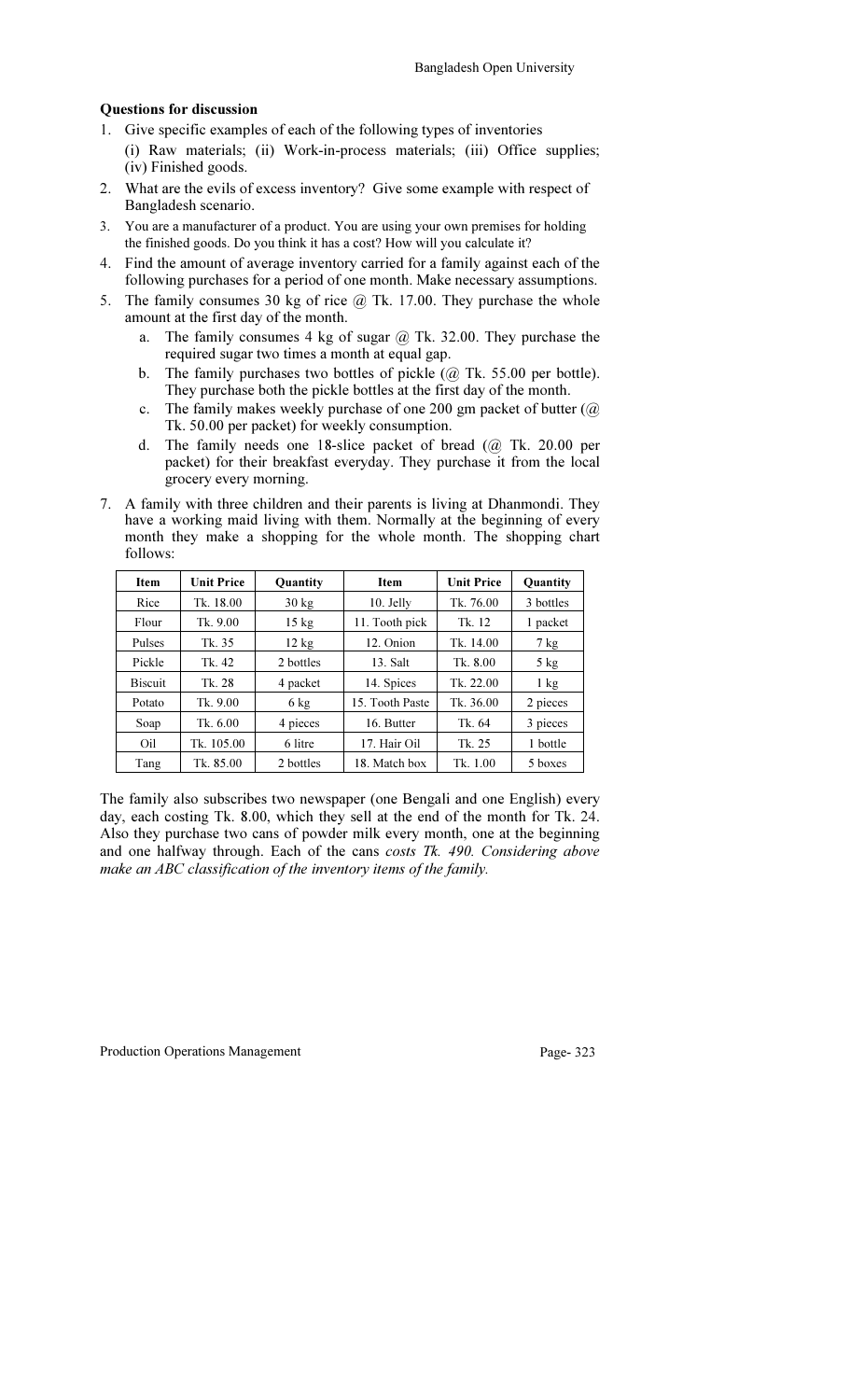### Lesson Two: The operating Doctrine

### Lesson Objectives

After completing this lesson you will be able to:

- Understand the costs of inventory
- **Explain the cost of tradeoff**
- **•** Discuss the Economic Order Quantity (EOQ) model

## Costs of Inventory

Operations managers must make two basic inventory policy decisions. These are:

- i. When to reorder stock and
- ii. How much stock to reorder

These decisions are referred to as the inventory control operating doctrine. In operating an inventory system managers should consider only those costs that vary directly with the operating doctrine in deciding when and how much to reorder; costs independent of the operating doctrine are irrelevant. Basically, there are five types of relevant costs:

- i. Cost of Item: The cost, or value, of the item is usually its purchase price or the amount paid to the supplier for the item.
- ii. Procurement Costs: It is the cost of placing a purchase order, or the setup cost if the item is manufactured at the facility.
- iii. Carrying Cost: Carrying or holding costs are the costs of maintaining the inventory warehouse and protecting the inventoried item. It is calculated on the basis of the percentage (%) of the average inventory carried over a period of time.
- iv. Stock Out Costs: Stock out costs are associated with demand when stocks have been depleted, take the form of lost sales or backorder costs.
- v. Cost Of Operating The Information Processing System: Whether by hand or by computer, someone must update records as stock levels change. For systems in which inventory levels are not recorded daily, the cost is primarily incurred in obtaining accurate physical counts of inventories.

### Cost tradeoff

Our objective in inventory control is to find the minimum cost operating doctrine over some planning horizon. We need to consider all relevant costs, which discussed in inventory cost. Using a one-year planning horizon, these costs can be expressed in a general cost equation:



### Economic Order Quantity Models

In a continuous, or fixed-order-quantity, system when inventory reaches a specific level, referred to as the reorder point, a fixed amount is ordered. The most widely used and traditional means for determining how much to order in a continuous system is the Economic Order Quantity (EOQ) model, also referred to as the economic lot-size model. The earliest published deviation of the basic

Unit- 12 324

In the inventory system managers should consider only those costs that vary directly.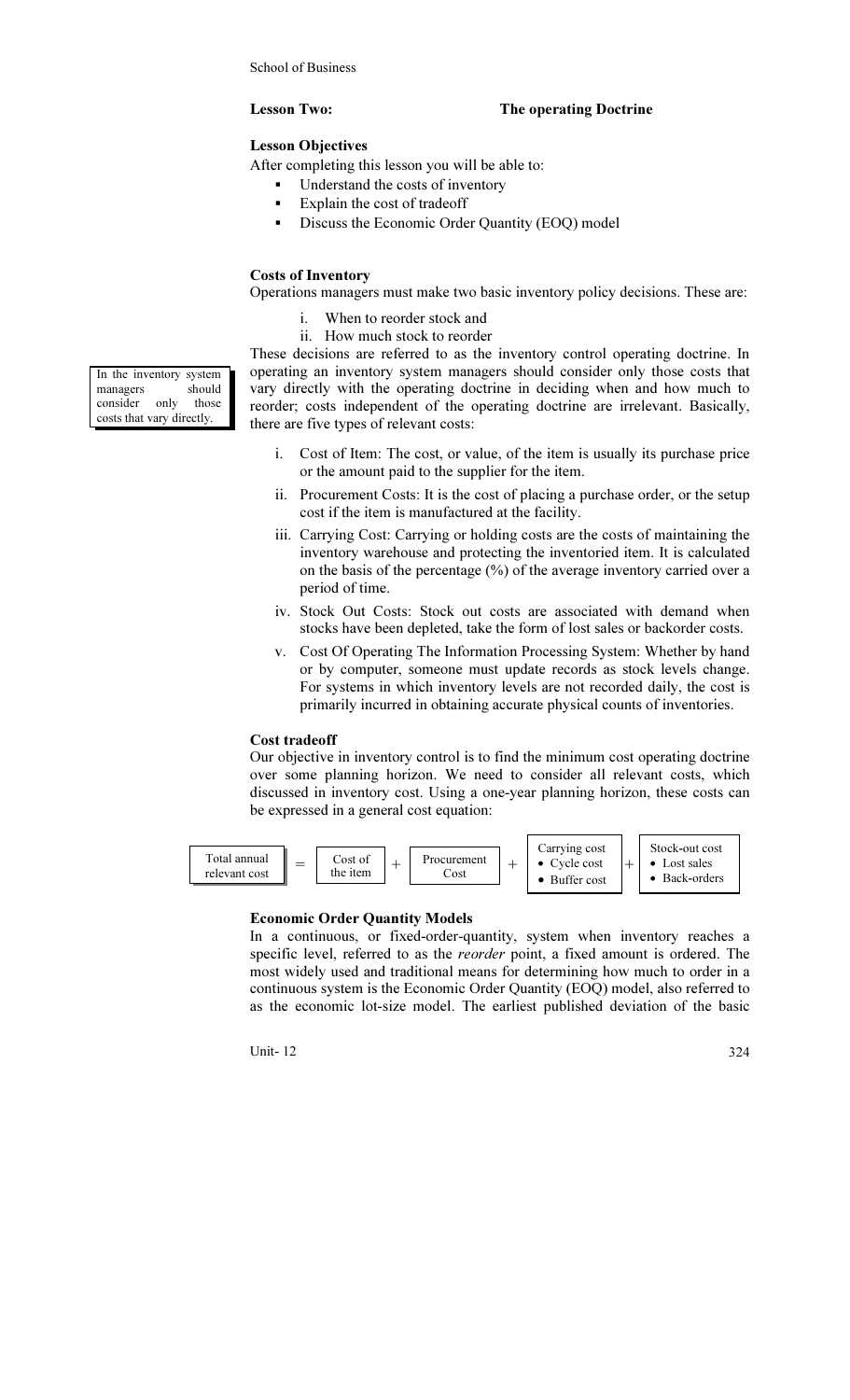EOQ model formula occurred in 1915 and is credited to Ford Harris, an employee at Westing-house. The function of the EOQ model is to determine the optimal order size that minimizes total inventory costs. There are several variations of the EOQ model, depending on the assumptions made about the inventory system.

### The Basic EOQ Model

EOQ is the optimal order quantity that will minimize total inventory costs. The simplest form of the economic order quantity model on which all other model versions are based is called the basic EOQ model. It is essentially a single formula for determining the optimal order size that minimizes the sum of carrying costs and ordering costs. The model formula is derived under a set of simplifying and restrictive assumptions, as follows:

- Demand is known with certainty and is relatively constant over a period of time.
- No shortage (stock outs) is allowed.
- Lead-time for the receipt of order is constant and independent of demand.
- The order quantity is received all at once.

Figure 12.2.1 describes the continuous-inventory *order cycle system* inherent in the EOQ model. An order quantity,  $X_0$ , is received and is used up over time at a constant rate. When the inventory level decreases to the reorder point,  $R^*$ , a new order is placed; a period of time, L, referred to as the lead-time, is required for delivery.

The order is received all at once just at the moment when demand depletes the entire stock of inventory, thus allowing no shortages. This cycle is repeated continuously for the same order quantity, reorder point and lead-time. As we have seen that the economic order quantity is the order size that minimizes the sum of carrying costs and order costs. These two costs react inversely to each other in response to an increase in the order size. As the order size increases, fewer orders are required, causing the cost to decline, whereas the average amount of inventory on hand will increase, resulting in an increase in carrying costs. Thus, in effect, the optimal order quantity represents a compromise between these two conflicting costs.

The total annual ordering costs is computed by simply multiplying the cost per order, designated as  $C_r$ , times the number of orders per year. Since annual demand (Z) is assumed to be known and to be constant, the number of orders will be Z/X, where X is the order size and

Annual ordering  $\text{cost} = (C_r * Z) / X$ 

The only variable is this equation is  $X$ ; both  $C_r$  and  $Z$  are constant parameters. Thus, the relative magnitude of the ordering cost is dependent upon the order size.

Total annual carrying cost is computed by multiplying the annual per unit carrying cost  $(\%)$ , designated as  $C_c$ , times the average inventory level, determined by dividing the order size,  $X$ , by  $2(X/2)$ :

Production Operations Management Page- 325

EOQ is the optimal order quantity that will minimize total inventory costs.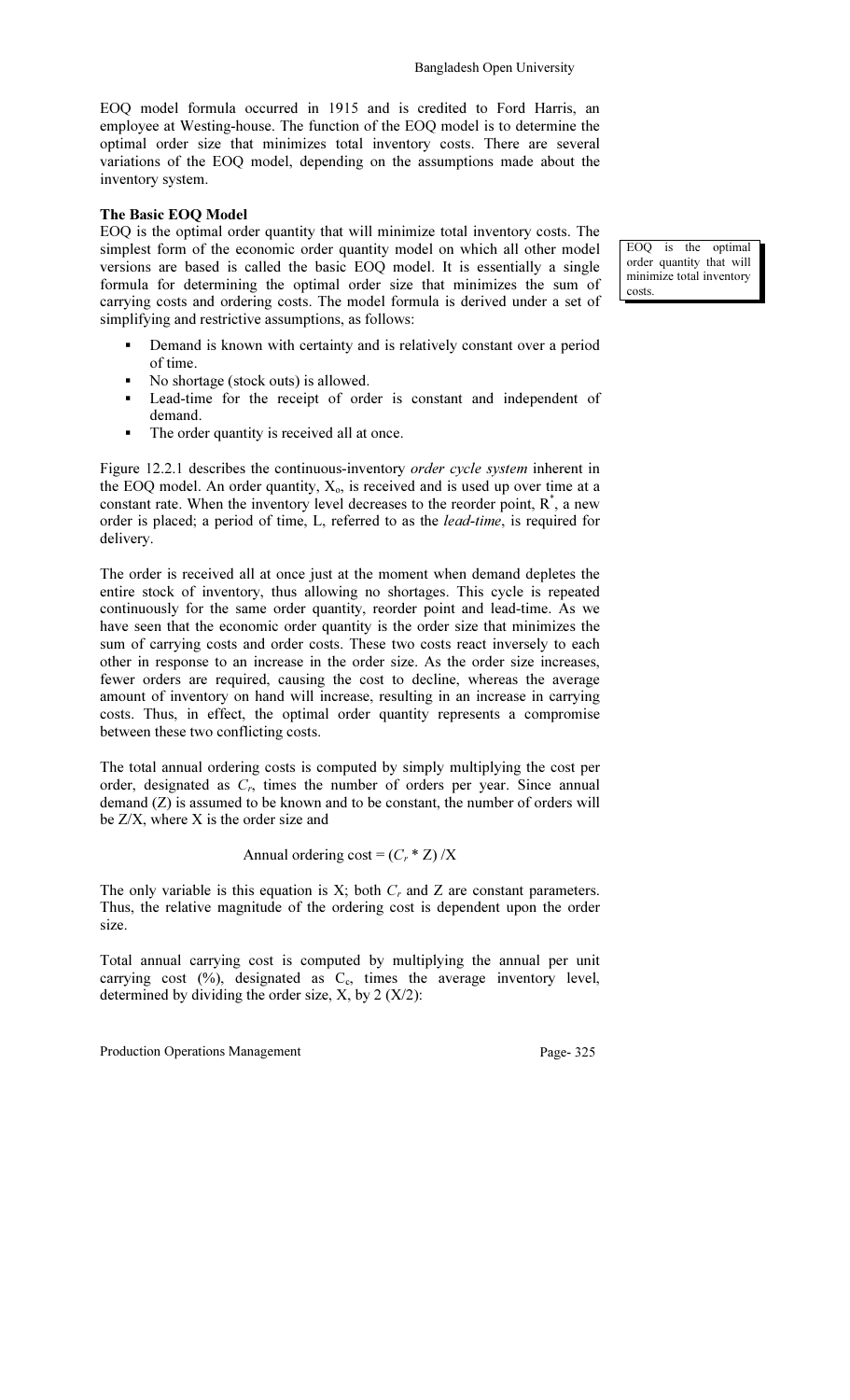Annual carrying cost = 
$$
C_c \times (CX)/2
$$

The total annual inventory cost (TC) is simply the sum of the ordering and carrying costs:

$$
TC = C_r \times Z/X + C_c \times CX/2
$$

These three cost functions are shown in figure 1.2. Notice the inverse relationship between ordering cost and carrying cost, resulting in a convex total cost curve.

Differentiating the TC curve with respect to X and equating it to Zero can calculate the economic order quantity  $(X_0)$ . By differentiating again with respect to x we can check for minima of this cost curve. Hence,

$$
\frac{dTC}{dx} = \frac{d}{dx}(C_r Z / X) + \frac{d}{dx}(C_c CX / 2) = \frac{-C_r Z}{X^2} + \frac{C_c C}{2} = 0
$$
  
\n
$$
\Rightarrow X_o = \sqrt{\frac{2C_r Z}{CC_c}}, the economic order quantity
$$
  
\nto check for minima

to check for min*ima* 

$$
\frac{d^2TC}{dx^2} = \frac{2C_rZ}{X^3}
$$
, a positive number, hence min ima.

The optimal order quantity occurs at the point in figure 1.2 where the total cost curve is at a minimum, which also coincides exactly with the point where the carrying cost curve intersects with the ordering cost curve. This enables us to determine the optimal value of Q by equating the two cost functions and solving for Q, as follows:

$$
(Cr Z)/Xo = (Cc CXo)/2
$$

$$
Xo2 = (2Cr Z)/(CCc)
$$

$$
Xo = \sqrt{\frac{2ZCr}{CCc}}
$$

For example, the demand for a product over a period of one year is 75,000 units. The unit cost of the items is Tk. 10. The ordering cost and carrying costs are Tk. 10 and 15% of the average carried inventory respectively. The company policy is to place an arbitrary order of 2,000 units each time an order is placed. Find the EOQ? See what affect the optimal order size has on current ordering and storage costs? Now the EOQ would be,

$$
X_o = \sqrt{\frac{2 \times 75,000 \times 10}{10 \times .15}} = 1,000 \text{ units}
$$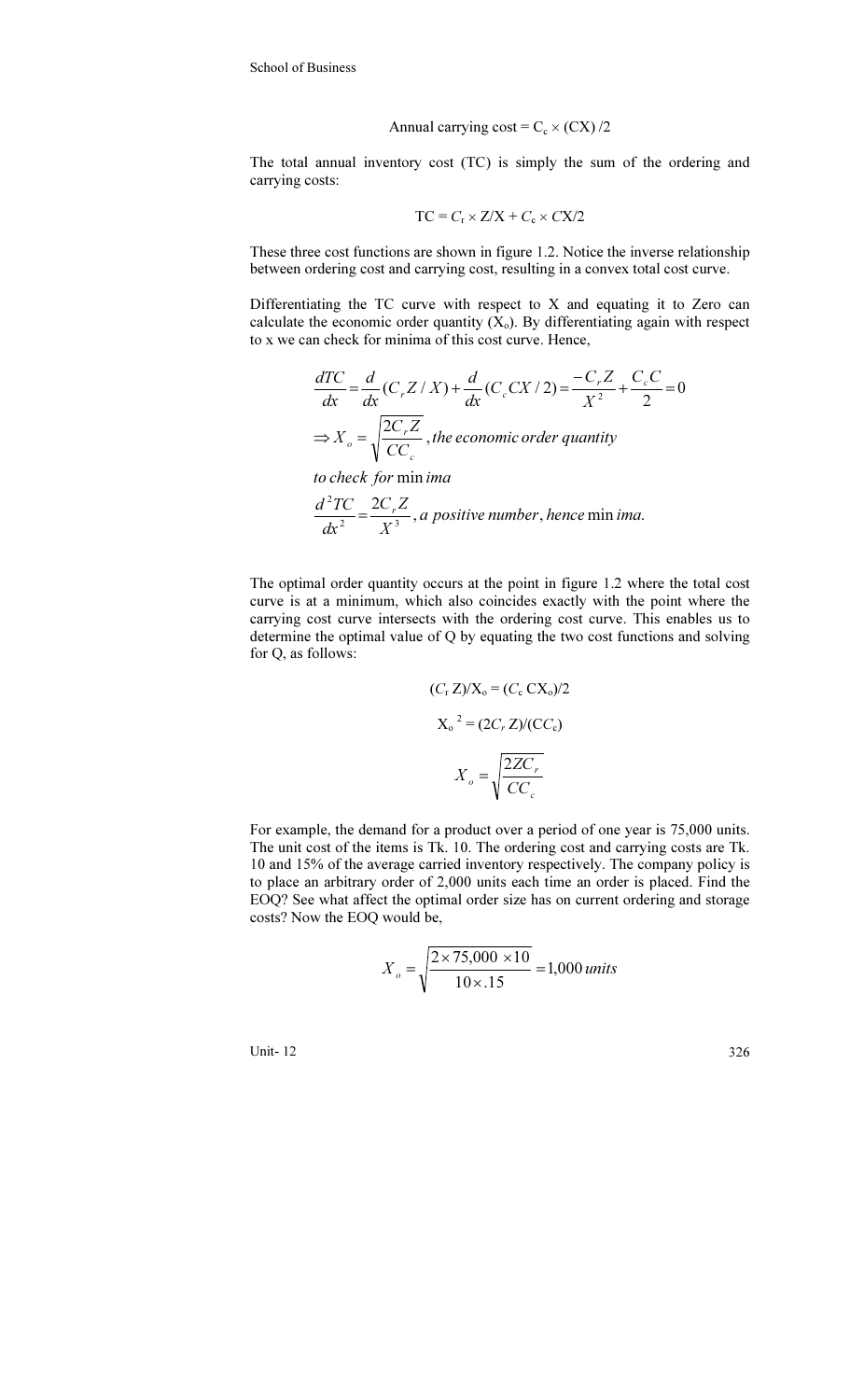If we order 1,000 units each time we place an order, we will need to place 75 orders per year, and our average inventory will be 500 units. Our total ordering and storage cost will then be,

Total ordering and storage  $\cos t = 75 \times 10 + 500 \times 10 \times 0.15 = \text{Tk. } 1,500$ 

If they follow current order policy, The order size  $= 2000$  units Average inventory  $= 1000$  units No of orders  $= 37.5$  nos Total ordering and storage cost =  $37.5 \times 10 + 1000 \times 10 \times 0.15$  $=$  Tk. 1,875 Hence the optimal policy would save approximately Tk. 375

### Lead Time in Deterministic Model

In EOQ model we assumed that the lead-time is constant and independent of demand. This model can easily be adjusted for lead-times with certainty. We can calculate the reorder point (R\*) as follows:

 $R^*$  = Buffer stock + Demand during lead time  $(D_L)$ 

- $= 0 + ($ Lead time)(Demand/unit time)<br>=  $I_d$
- $Ld_L$

The reorder point is now set and shown in figure 13.3. At R\*, an order will be placed for  $X_0$  units, which will arrive L units of time later. During the time between ordering and arrival,  $d_L$  units per time unit,  $D_L$  in total unit will be demanded, and inventory will be reduced accordingly.



Figure 12.2.1: the continuous-inventory order cycle system

For example assume that A restaurant uses 730 dozens of 8-ounce paper cups annually. The cost per dozen of these cups is Tk.30.00. The ordering costs are Tk.37.50.; carrying costs are 30% of average carried inventory. Delivery leadtime is known with certainty to be five days. Establish the optimal operating doctrine.

Production Operations Management Page- 327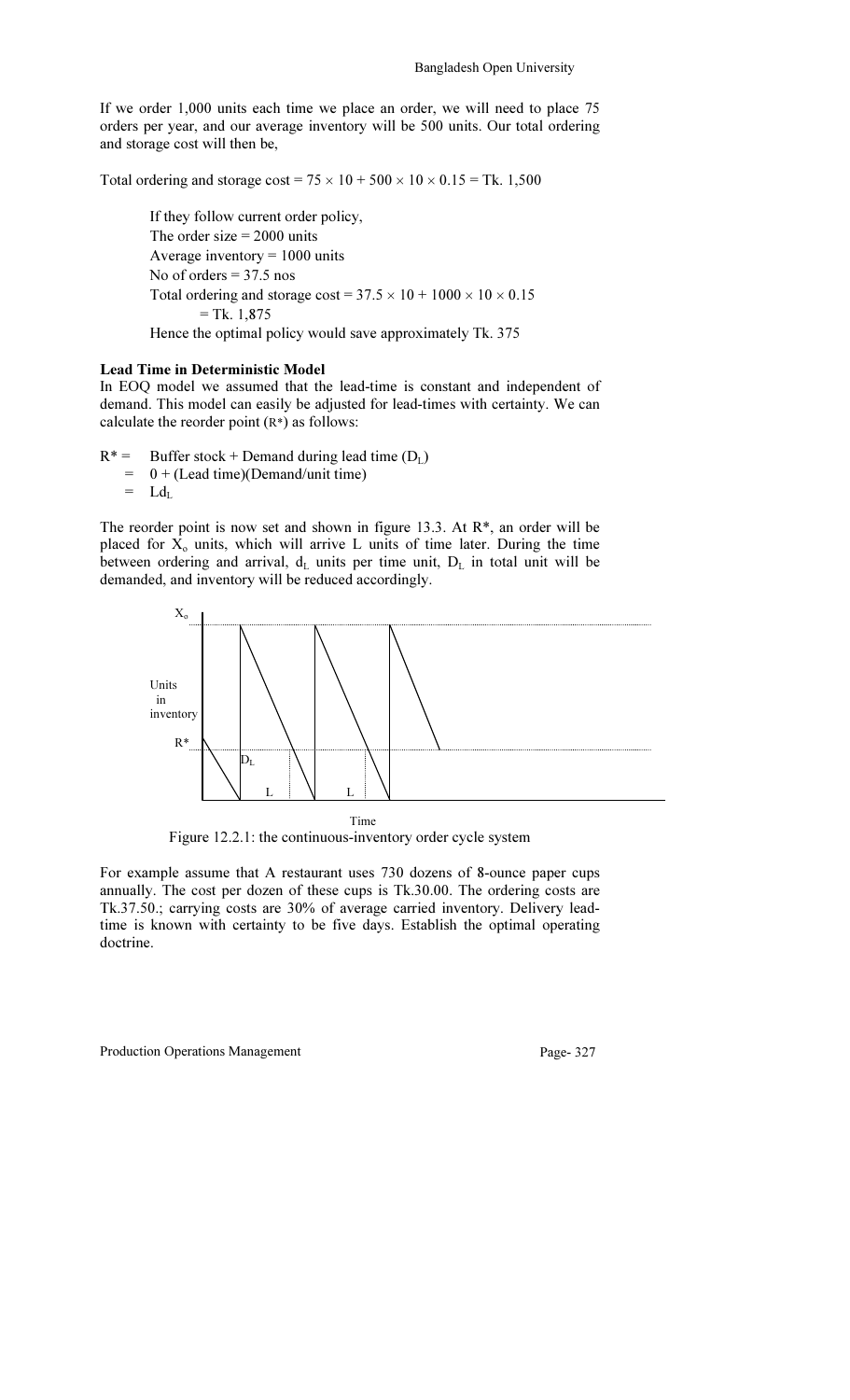Here, 
$$
X_o = \sqrt{\frac{2ZC_r}{CC_c}} = \sqrt{\frac{2(730)(37.50)}{(30.00)(0.30)}} = 77.99 \approx 78 \text{ dozens}
$$

Reorder point,  $R^* = Ld_L = 5 \times (730/365) = 10$  dozens

The operating doctrine would be to order 78 dozens when stocks on hand reaches 10 dozens.

### Using Computers to Manage Independent Inventory

Computers can use data on receipts and withdrawals to maintain the amount of stock on hand for all the inventory items controlled by the computer system. Computer companies and commercial software companies offer software packages that will keep track of the on-hand balance and perform other functions, such as reporting items that are below their reorder levels and recommending the economic quantity to buy or produce. The computer may print a list each day, showing the items that need to be replenished. Sometimes preferred vendor identification for each item is stored in the database, so the computer can automatically prepare the purchase orders if instructed to do so.

Use history can be used to calculate a forecast of the expected annual demand. Estimates of the holding cost, setup cost, or order cost for each item can be stored in the database, from which order quantity recommendations can be calculated. The reorder level for each item can be stored in the database, but often only the lead-time and the desired service level are stored. The program can compute the reorder level on the basis of current estimates of the average use rate and a calculation standard deviation or MAD. This type of system maintains a large amount of data and performs numerous calculations to assist inventory managers. Of course, the system only makes recommendations, which can be overridden or implemented according to the decisions of the appropriate person.

## Economic Order Quantity (EOQ) relevant cost determination

EOQ is the quantity of an inventory item to order so that total inventory costs are minimized over the firm's planning period. Information required to determine optimal order size are:

- The total unit to be used during a period
- The cost associate with placing an order, i.e., ordering cost per order<br>The cost of holding one unit in inventory for the entire period i.e.
- The cost of holding one unit in inventory for the entire period, i.e., carrying cost per unit per period.

### Criteria for determining ordering cost

The company in the purchasing of raw materials incurs ordering costs. Included in this cost are the processing and receiving costs incurred for the each purchase order. Key to recognizing ordering cost is to ask if level of this cost will change if we place two orders instead of one, i.e., whether total cost for a cost element will change if more than one order is placed. Such as,

 For making an order Mr. Kamal needs to make a long distant telephone call, which cost him Tk. 120. As more is the number of orders the more is the cost arising from the telephone calls, e.g., for two orders it is Tk. 240, for 3 orders it is Tk. 360. Hence this is an ordering cost.

Unit-  $12 \,$  328

Computer software keep track of the perform functions of inventory that need the economic quantity to buy or produce.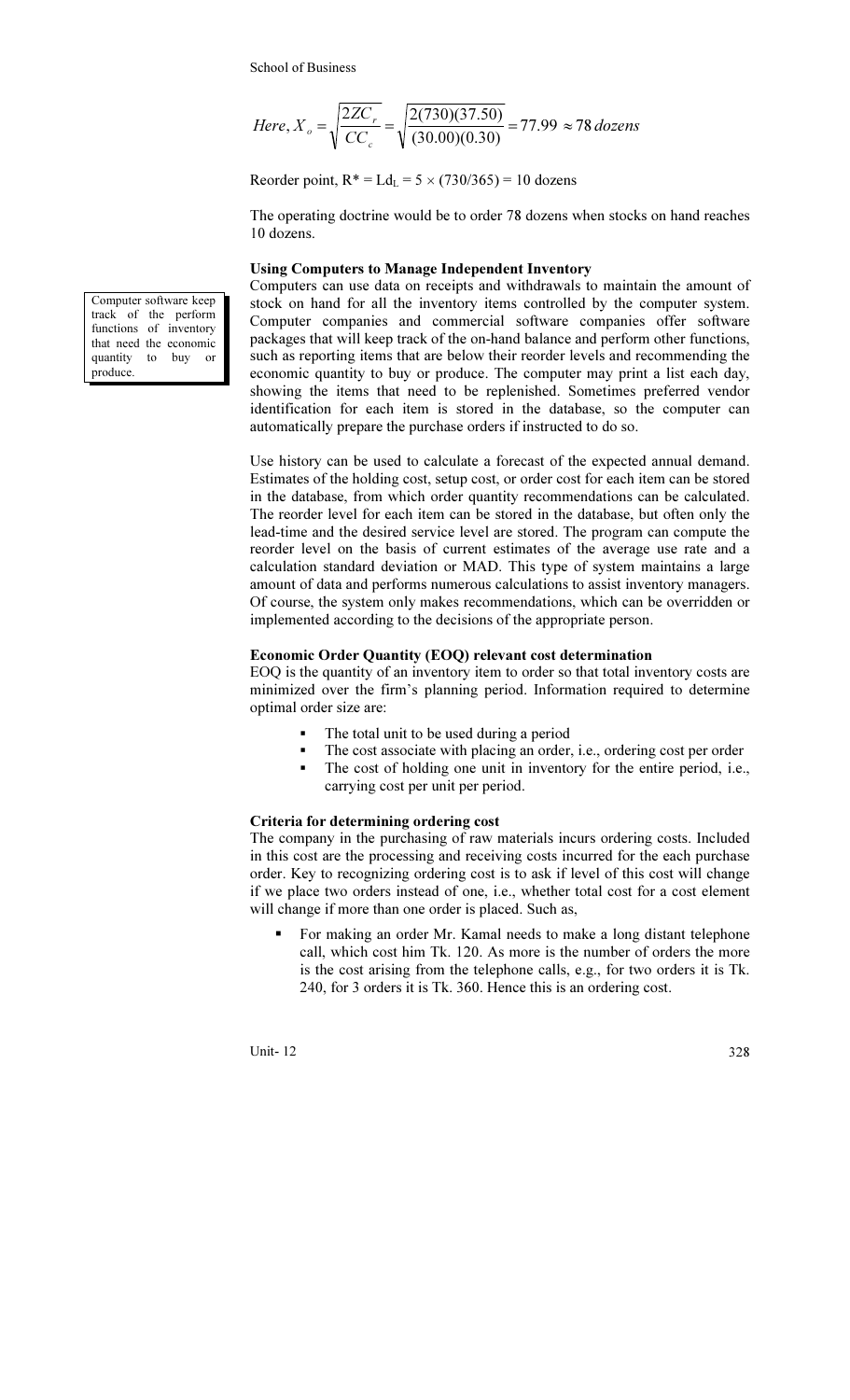Again for example, let's assume that Mr. Khaleque has a quarterly demand for potatoes of 4500 kg for his grocery business and transportation cost is Tk. 25 per kg. Now if only one order is placed the transportation cost will be Tk. 112,500. But if Mr. Khaleque places two orders, then each time his cost will be Tk. 56,250 without changing the total cost. As the total cost remains the same irrespective of the number of orders this is not an example of ordering cost in this situation.

### Criteria for determining carrying cost

Carrying costs are those costs for holding inventory. These costs generally include insurance, personal property tax, cost of storage space, breakage, obsolescence, and the rate of return on the investment in inventory forgone by the company. The carrying cost can be expressed as cost per unit per year or as a percentage of unit inventory value. Key to referring a cost element as carrying cost if the total cost for that element vary with respect to average number of units in inventory (again not those costs that vary with the total number of unit acquired). This time we have to ask whether total cost will change if we increase the average number of units residing on inventory over the period by one unit.

Therefore a cost for having inventory may or may not be included in the carrying cost depending on whether its total for the period depends on the average inventory level. This is why fixed cost should not be included in the decision process whether it is related to having inventory or not. As an example assume that rent for inventorying bags of potato may or may not be a carrying cost depending on whether total rent for the period depends on average level of inventory. Following table illustrates this with quarterly demand of 4500 bags.

| <b>Rent Payment Agreement</b>   | No. of | Average   | Rent payment for         |
|---------------------------------|--------|-----------|--------------------------|
|                                 | orders | inventory | The quarter              |
| 1. Taka 25 for each bag kept    |        | 2250      | $4500x25=112500$         |
| in inventory                    |        | 1125      | $2250x25+2250x25=112500$ |
| 2. Taka 25 for each unit in the |        | 2250      | $2250x25=56250$          |
| average inventory               |        | 1125      | $1125x25 = 28125$        |

Here under agreement 1 rent is not a carrying cost because the total rent payment for the period is same even if the average inventory level is changed. On the other hand under agreement 2, rent is a carrying cost as total payment of rent for the quarter is different for different level of average inventory. Hence we can conclude that all cost of holding inventory is not relevant for determining carrying cost. Only those costs of inventory that in total for the period varies with the average inventory/order size should be included under carrying cost.

The carrying cost can be expressed as cost per unit per year or as a<br>percentage of unit percentage of unit inventory value.

Production Operations Management Page- 329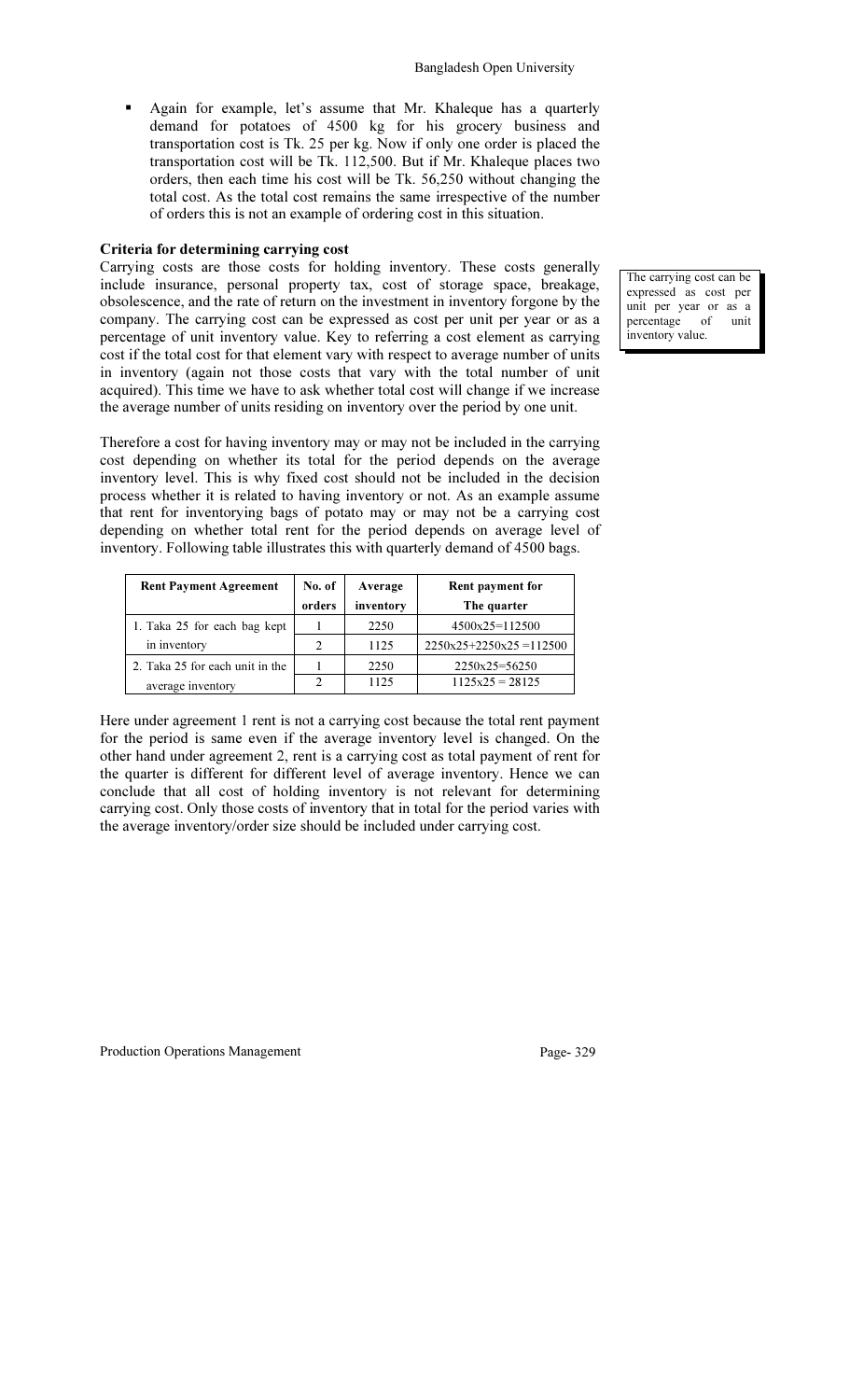### Lesson Three: Just-In-Time Inventory System

### Lesson Objectives

After completing this lesson you will be able to:

- Understand the Just-In-Time (JIT) inventory system
- Identify the different features and building blocks of JIT
- **Explain the goal of JIT**
- Analyze the advantages and disadvantages of JIT
- Discuss JIT in Bangladesh

### What is Just-In-Time (JIT) inventory system

Harley-Davidson saw its commanding lead in heavyweight motorcycle falter when powerful Japanese bikes appeared in the U.S. market. If Harley was to stay on the road, the management had to uncover the key element of Japanese success. Initially they were baffled. Honda's motorcycle plant in Maryville, Ohio was staffed by US workers, just like Harley's. It bought parts from US suppliers, just as Harley did. And it had no clear technological advantages. After touring the plant in Maryville, they found what they were looking for. Honda turned out better motorcycles because of their Japanese production system, specifically -- the just in time inventory control system.

The term just-in –time is used to refer to a production system in which both the movements of goods during production and deliveries from suppliers are carefully timed so that at each of the process the next (usually small) batch arrives for processing just as the preceding batch is completed – thus the name," Just–in-Time". The result is a system with no idle items waiting to be processed. Although it has no single, agreed-upon definition, one definition that can be adopted for our discussion is: Just - in - time  $(JIT)$  is a manufacturing system whose goal is to optimize processes and procedures by continuously pursuing waste reduction.

"If American automobile king Henry Ford were alive today, I am positive he would have done what we did with our Toyota production system."

> - Taiichi Ohno The Toyota Production System (1978)

The quotation above is the confidant word from the man behind the concept itself. The JIT approach was developed and generated at the Toyota Motor Company of Japan by Taiichi Ohno and several of his colleagues. They have introduced a system, which concentrates on avoiding end-item and intermediateitem storage. The benefits were Toyota's no necessity of people to control inventories, space for inventory, or borrowed money to finance inventory. Besides it gives the Toyota officials to take a very little time (only three minutes) to change the mold. It also allows Toyota to realign its workforce more efficiently when business is bad because company can train workers to do more

Unit-  $12\,$  330

JIT is a manufacturing system with the goal to optimize processes and procedures by<br>continuously pursuing continuously waste reduction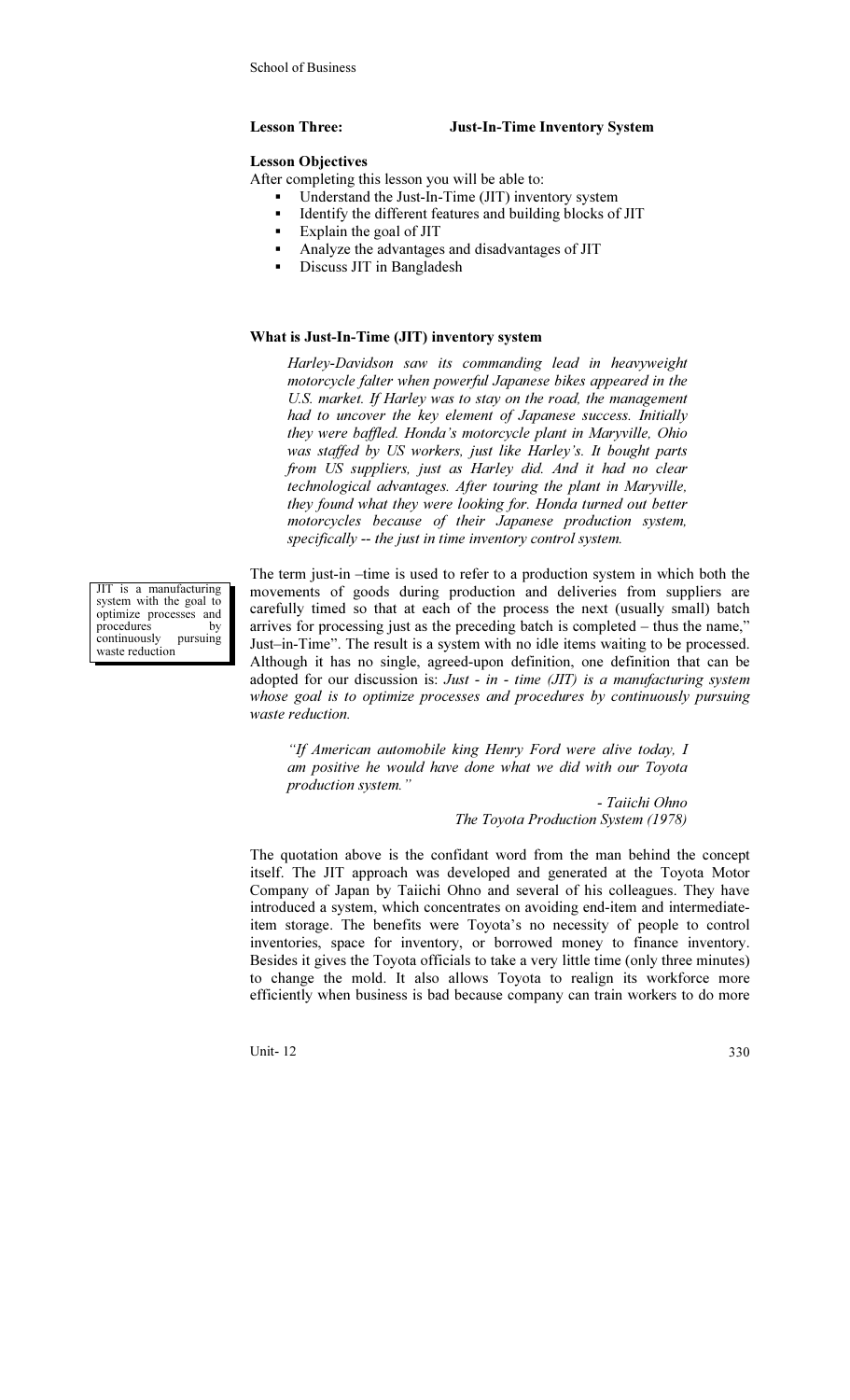than one job. In the United States, JIT was first adopted by the automobile industry. Leading firms in other industries – Xerox, IBM, Apple, Black & Decker, and General Electric, has picked up the concept to name just a few.

### Features of JIT

JIT manufacturing is a broad philosophy of continuous improvement, which indicates three major categories of effort that are mutually supportive:

- a. Low Inventory
- b. People Involvement
- c. Total Quality Control
- a. Low inventory: 'Inventory is regarded as evil' according to JIT philosophy. Its main purpose is to minimize the amount of idle resources. That is why this effort is sometimes called zero inventory program of stockless production.
- b. People involvement: JIT has a strong management component. Much of the success of JIT can be traced to the fact that the companies that use it train the employees to have the appropriate skills, give them responsibility and coordinate and motivate them. JIT philosophy of continuous improvement and minimization of waste considers any activity that does not add value to the product or serve the customers in some way to be waste. One form of waste that is inconspicuous and difficult to combat is the under utilization of human talent. JIT seeks to utilize more fully the creative talents of the employees, suppliers, contractors, and others who may contribute to the company's improvement. JIT is a philosophy that cuts across all phases of the manufacturing and marketing activities in an organization. It is a strategy marked by an environment of cooperation and coordination between buyers and sellers. Short-term relationships are replaced by long-term commitments.
- c. Total quality control: JIT interprets the term Total Quality Control as the achievement of zero defect products that involves every department and every employee of the company. According to the philosophy, quality should be ensured at the source, that is quality should be assured for every set of activities at the beginning level – automatically the output of the corresponding activities will be improved quality.

Activity: How the JIT can help you to perform better with your MBA program of Bangladesh Open University (BOU)?

## Building Blocks of JIT

The design and operation of JIT (Figure 12.3.1) system provide the foundation for accomplishing the aforesaid goal. The foundation is made up of four building blocks. These blocks are:

a. Product design : In product design, three elements are key to the JIT system – standard parts, modular design and quality. The first two elements relate to speed and simplicity. Quality is the sine qua non ("Without which not") of JIT because poor quality can create major disruptions as the JIT is designed to gear up a smooth flow of work; the appearance of problems due to quality creates disruption in this flow.

Production Operations Management Page- 331

JIT is a philosophy that cuts across all phases of the manufacturing and marketing activities in an organization.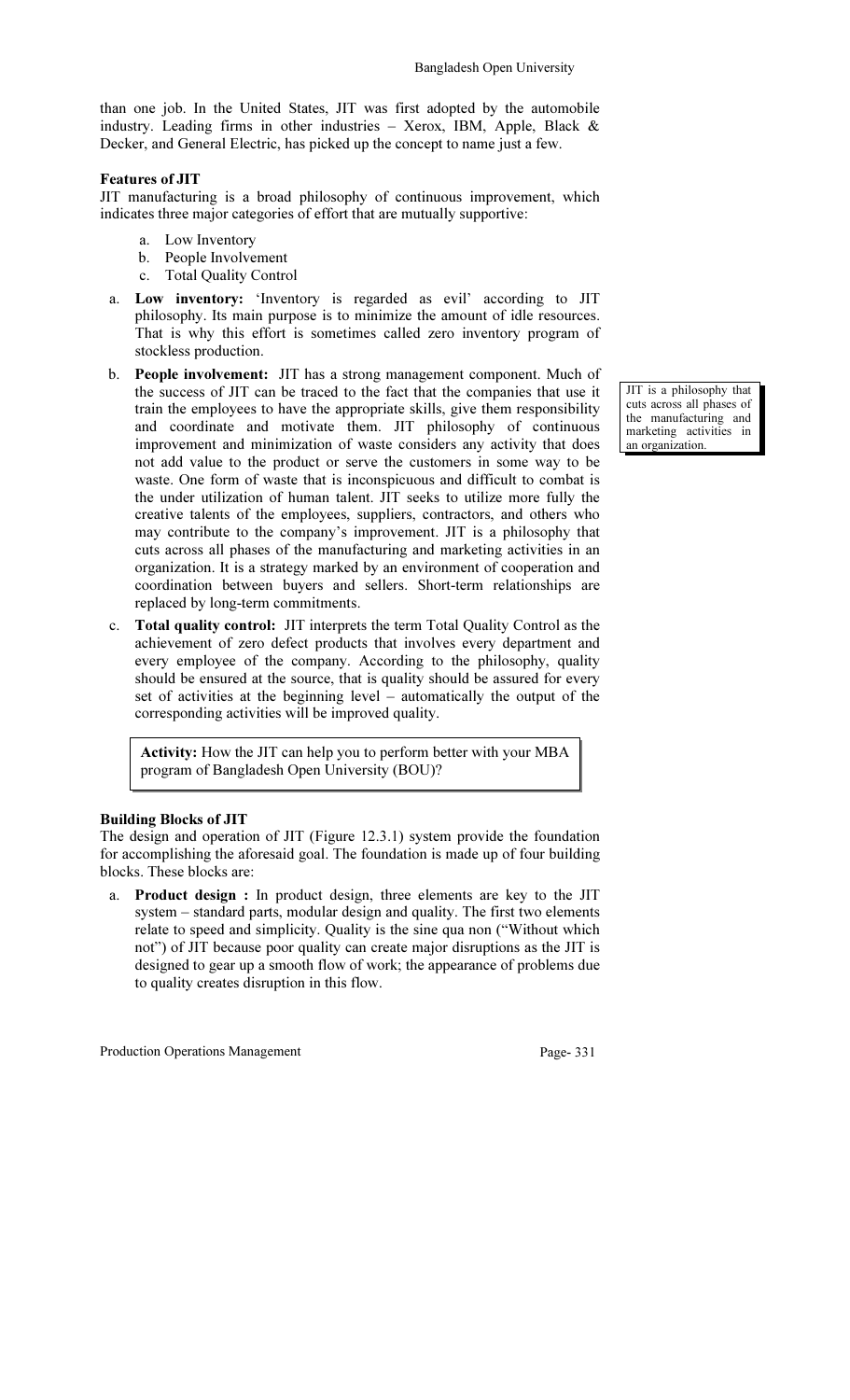- b. Process design: Some aspects of process design are important for JIT system: small lot sizes, set up time reduction, manufacturing cells, limited work in process, quality improvement, production flexibility and little inventory storage.
- c. Personnel / organizational elements: There are five elements of personnel and organization that are particularly important for JIT system: workers are assets, cross-trained workers, continuous improvement, cost accounting and leadership / project management.



Figure 12.3.1: Building blocks of JIT

d. Manufacturing planning and control: Under this, five elements are considered vital: level - loading, pull systems, visual record systems (Kanban system), close vendor relationships and reduced transaction processing.

### The JIT Goal

A major objective of JIT is to have only the right item at the right place at the right time, or to say it another way, to purchase and produce items only a short time before they are needed so that work-in-process inventory is kept very low. The practice not only reduces working capital requirements, it also reduces the need for floor space and shortens the flow through time because materials spend very little time in queues. The ultimate goal of JIT is a balanced system that is, one that achieves smooth, rapid flow of materials through the system. The goals are:

- Eliminate disruptions
- Make the system flexible
- Reduce setup times and lead times
- Minimize inventory investment
- Eliminate waste associated with queues
- React faster to demand changes
- Uncover any quality problem

Disruptions are occurred by a variety of factors, such as poor quality, equipment breakdowns, changes to the schedule, and late deliveries. These should be

Unit- 12 332

A major objective of JIT is to have only the right item at the right place at the right time.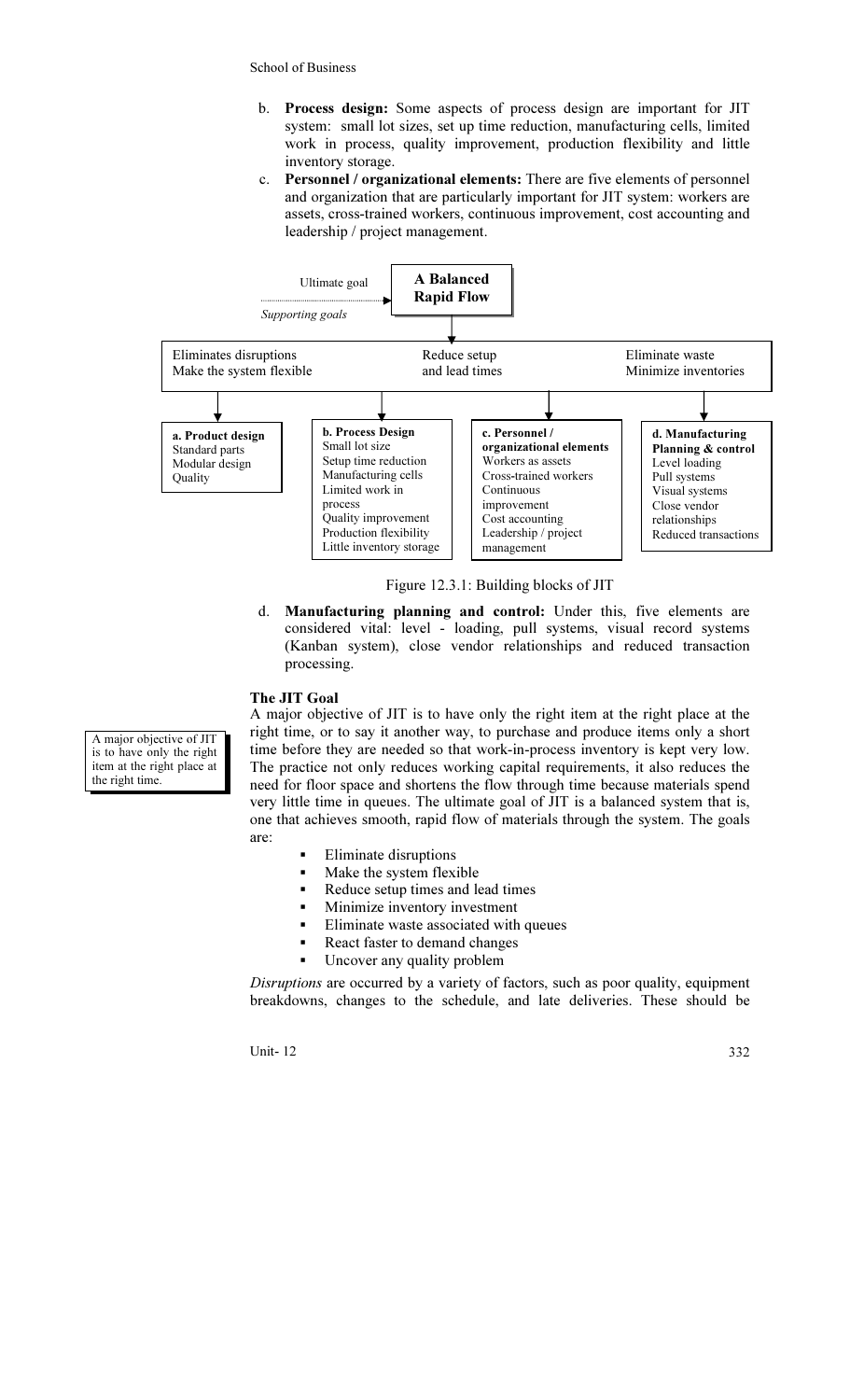eliminated as much as possible. A Flexible System is one, which is robust enough to handle a mix of products, often on a daily basis, and to changes in the level of output while still maintaining balance and throughout speed. Setup Time And Deliveries Lead Times prolong a process adding a value to the product. The continuous process of JIT reduces the disrupting setup times and the lead times, as next batch of production is ready exactly when the preceding batch is completed. Inventory (idle resources) takes up space and adds cost to the system, which should be minimized. JIT can minimize the inventory a lot. As the requirements and the deliveries coincide, so no need of storing for the future requirements. Waste represents an unproductive resource. In the JIT philosophy, waste includes: over production, waiting line, unnecessary transporting, inventory scrap, inefficient work.

### The Seven Wastes

Shigeo Shingo, a recognized JIT authority and engineer at the Toyota motor Company identifies wastes (Table 1) as being the targets of continuous improvement in production processes. By attending to these wastes, improvement is achieved.

| Waste of<br>production                      | Eliminate by reducing set up times, synchronizing quantities<br>and timing between processes, compacting layout, visibility,<br>and so forth. Make only what is needed now.                                                                                                                    |  |  |
|---------------------------------------------|------------------------------------------------------------------------------------------------------------------------------------------------------------------------------------------------------------------------------------------------------------------------------------------------|--|--|
| Waste of<br>waiting                         | Eliminate through synchronizing workflow as much as<br>possible, and balance uneven loads by flexible workers and<br>equipment.                                                                                                                                                                |  |  |
| Waste of<br>transportation                  | Establish layouts and locations to make transport and handling<br>unnecessary if possible. Then rationalize transport and material<br>handling that cannot be eliminated.                                                                                                                      |  |  |
| Waste of<br>processing<br>itself            | First question why this part or product should be made at all,<br>then why each process is necessary. Extend thinking between<br>economy of scale or speed.                                                                                                                                    |  |  |
| Waste of<br><b>Stocks</b>                   | Reduce by shortening setup times and lead times, by<br>synchronizing work flows and improving work skills, and even<br>by smoothing fluctuations in demand for the product. Reducing<br>all the other wastes reduce the waste of stocks.                                                       |  |  |
| Waste of<br>Motion                          | Study motion for economy consistency. Economy improves<br>productivity, and consistency improves quality. First improve<br>the motions, then mechanize or automate. Otherwise there is<br>danger of automating waste.                                                                          |  |  |
| Waste of<br>making<br>defective<br>products | Develop the production process to prevent defects from being<br>made so as to eliminate inspection. At each process, accept no<br>defect and make no defect. Make processes failsafe to do this.<br>quality process comes a quality product –<br><b>From</b><br><sub>a</sub><br>automatically. |  |  |

Table 12.3.1: The Seven Wastes

### Benefits of JIT System

JIT system has a number of overwhelming benefits that are attracting the attention of traditional companies. The main benefits are:

- Reduced levels of in-process inventories purchased goods and finished goods.
- Reduced space requirements.
- Increased product quality and reduced scrap and rework.

Production Operations Management Page- 333

JIT reduce process time and increase product quality & skill of the

workers.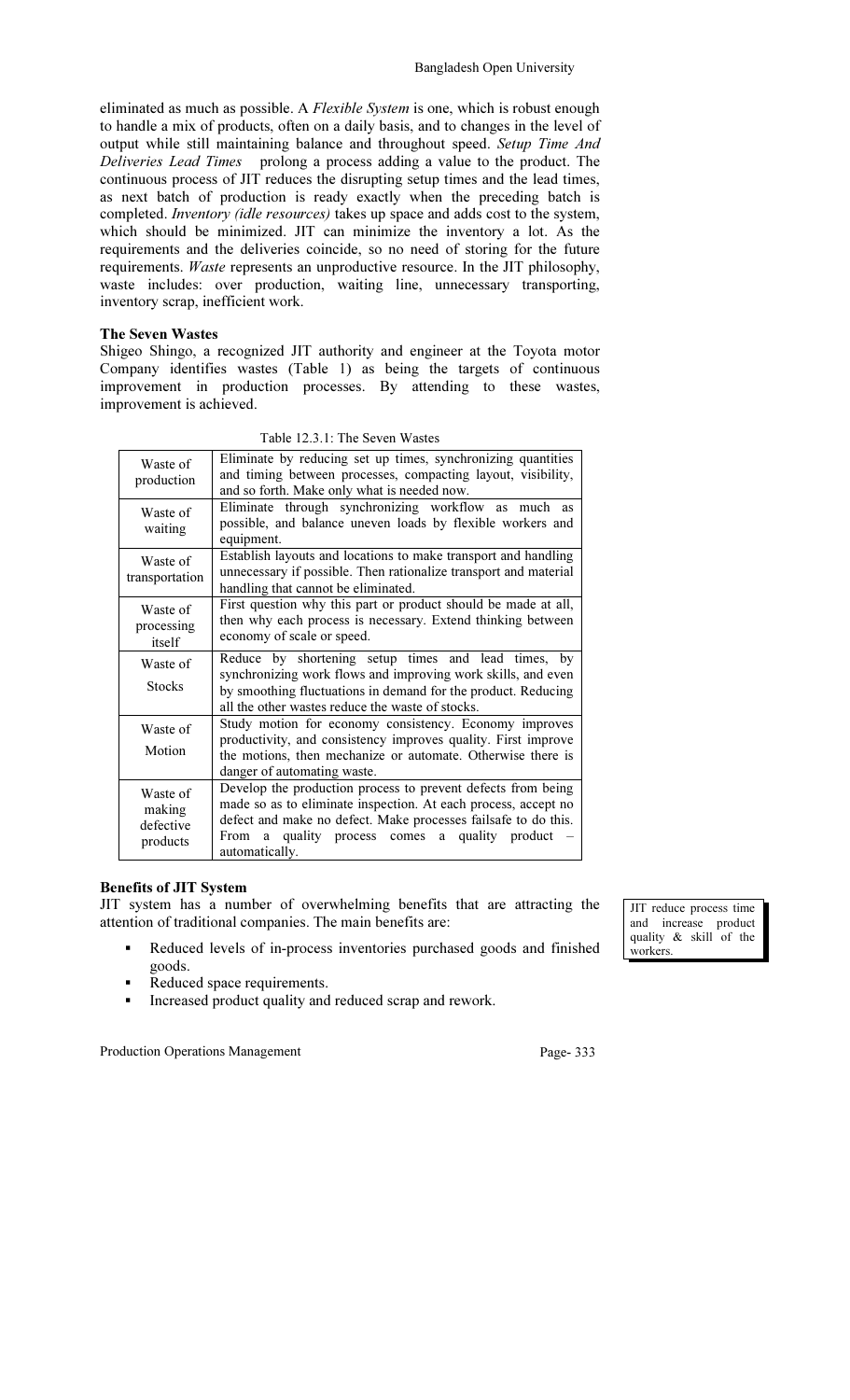- Reduced manufactures lead times.
- Greater flexibility in changing the production mix.
- Smoother productivity flow with fewer disruptions caused by problems due to quality, shorter setup times, and multi-skilled workers who can help each other and substitute for others.
- Increased productivity levels and utilization of equipment.
- Worker participation levels and utilization of equipment.
- Worker participation in problem solving.
- Pressure to build good relationships with vendors.
- Reduction in the need for certain indirect labor, such as material handlers.

### JIT: A success story

There are numerous success stories of JIT. A review of successful implementation in five US companies showed an average lead-time reduction of 90%. Inventory was reduced by 35 to 73%. Purchase cost was reduced by 6 to 11%. A few of the more specific examples are enumerated follows.

## A Harley Davidson Case

Harley-Davidson, an eighty year old US motorcycle manufacturer, suffered such strategic losses in 1981 and 1982 that the future of the company was seriously in question. Some of the external problems were Honda, Suzuki, Kawasaki, and Yamaha – four Japanese competitors that had taken most of the market. Harley – Davidson's major internal problem was an over-priced product that received numerous customer complaints about quality – a result of what seemed to be a long series of quick fixes to help the company get along. Between 1982 and 1986, the firm made significant improvements. Inventory turnovers increased from less than seven to about twenty a year. Productivity per employee rose about 50 %. Rework costs were reduced by 80% and warranty costs down by 46 %. The motorcycle part of the company has been profitable since 1983. The reason for this dramatic turnaround is a company wide effort based on the JIT manufacturing philosophy.

### Chrysler Case

For Chrysler, a car manufacturing company, which has 70 percent of its parts, made by outside suppliers, JIT is obviously quite critical. Chrysler achieved a 9 % reduction in inventory and an increase in average quarterly inventory turnover from 6.38 times to 13.9 times. A single corporation wide network connects Chrysler's large and mid-sized computers from various vendors and gives engineering workstations access to the large computers. This makes it easier to transfer data from one system, stage of production, or plant to another and facilitates just-in-time inventory management.

Activity: How the JIT can help the Bangladeshi manufacturing firm to do a better competition within the global environment? Explain your arguments with taking example from your chosen industry.

## St. Luke's Hospital

Organizations that use JIT report enormous return on investment. St. Luke's Episcopal Hospital in Houston saved \$1.5 million over three years when it closed its enormous supplies warehouse and set up "stockless distribution". Rather than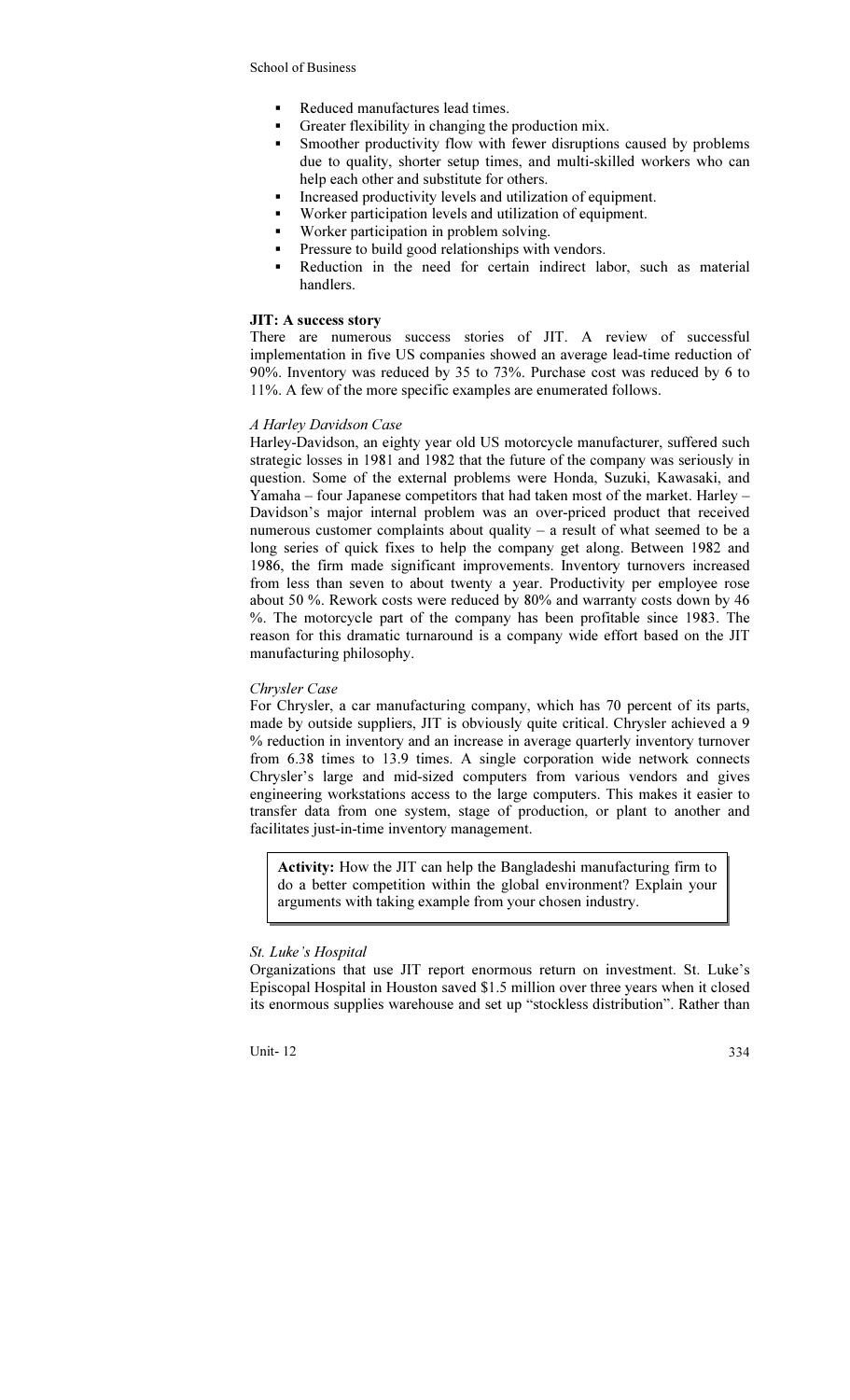storing and handling thousands of items, the hospital receives daily deliveries from Baxter International (the nation's largest hospital supplier), whose computers communicate directly with St. Luke's inventory management system. Each day, Baxter pulls together the materials needed and delivers them directly to each area inside the hospital.

### Drawbacks of JIT System

A recently published report in Business Week by Brian Milligan has stated:

"…… Those who believe in the (JIT) system say it eliminate wastes and frees up much needed space that was once used to house large chunks of inventory. But the system obviously has some bugs in it, and purchasing managers say they need to be worked out. This is evident from the survey, which reported that 47% of participants say ... they are having efficiency problems.

……and partial success can be very troublesome. The 47% who report JIT-related efficiency problems say these problems can quickly become big problems when assembly lines are forced to shut down.

Some purchasing managers say they have run into problems with getting suppliers to keep the needed stock ready to be delivered. In fact, 33% of the survey participants say missed supply deadlines are a problem. Twenty one percent of those surveyed say supply quality is a problem. And 33% say supplier commitment is an area that needs to be improved."

JIT is not free from defects. The potential shortcomings of the system are as follows

- JIT may result in increased worker idle time.
- May decrease the production rate.
- Slow to react to changes in demand.
- It ignores known information about future demand patterns.
- Decrease opportunity for multiple sourcing.
- Suppliers must react more quickly.
- Improved reliability required of suppliers.

Activity: Ask your study partners to do a debate with you regarding the advantages and disadvantages of JIT. After that make new list of advantages and disadvantages of JIT and compare with the old one.

### The Instances of Failure

JIT makes manufacturers more vulnerable to work stoppages at suppliers' plants and to delivery disruptions. During the 199 Ontario truckers' dispute, traffic tieups at the Canada-United States border caused big losses to manufacturers and showed them the importance of keeping their supply routes open. JIT poses even bigger problems in international situations where supply channels are much longer.

Production Operations Management Page- 335

JIT may increase worker idle time & decrease the production rate.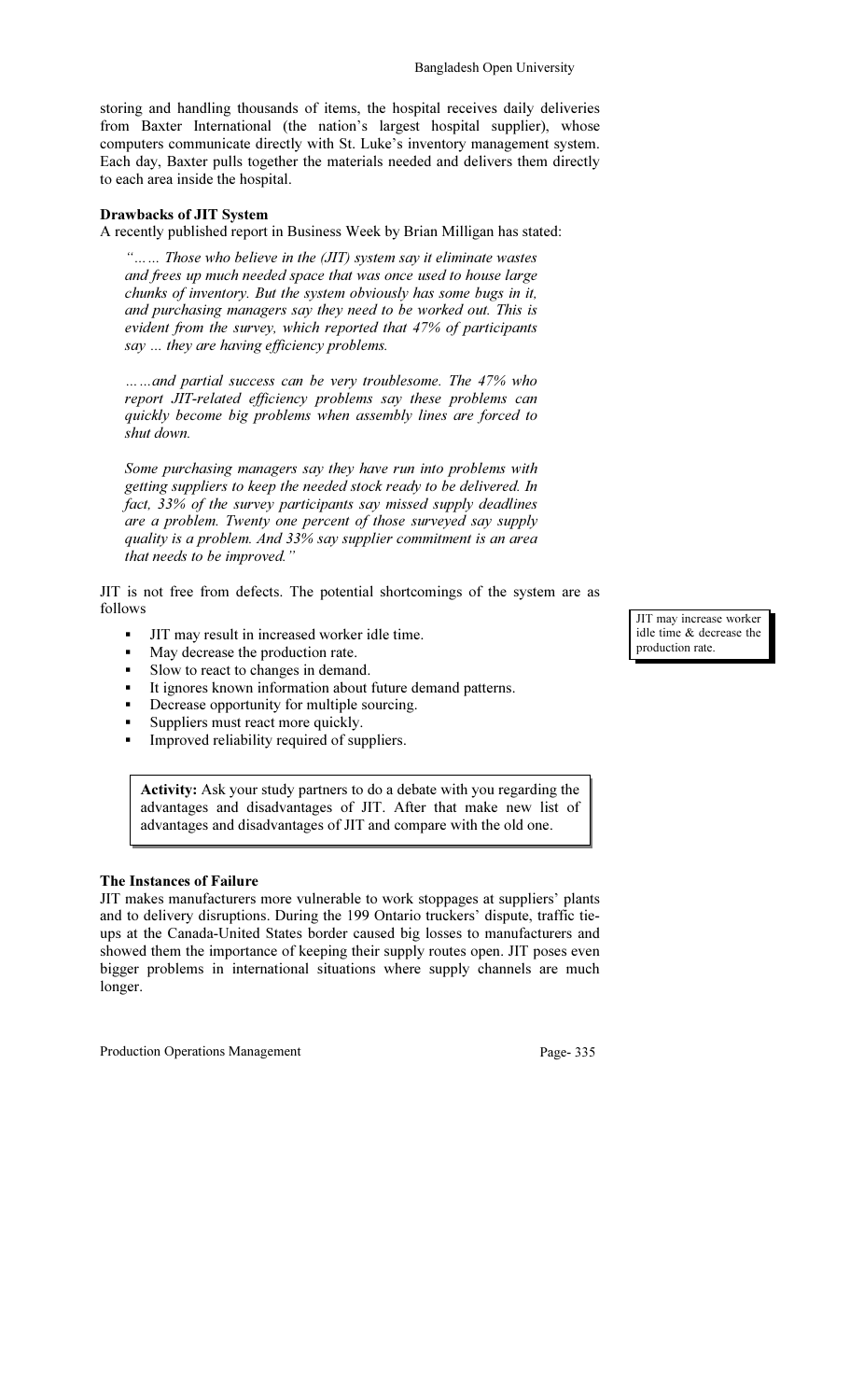### General Motor Incident

In 1996, a 17-day strike by 3000 union employees at two of General Motor's Dayton, Ohio brake plants made it drop the production of 250,000 vehicles. The resultant loss amounted to hundreds of millions of dollars and caused GM to lay off 175,000 of its employees.

|  | <b>Comparison of JIT and Traditional Approach</b> |
|--|---------------------------------------------------|
|--|---------------------------------------------------|

| <b>Factors</b>           | JIT                                                                                                                                                                                                         | <b>Traditional Approach</b>                                                                                                        |  |
|--------------------------|-------------------------------------------------------------------------------------------------------------------------------------------------------------------------------------------------------------|------------------------------------------------------------------------------------------------------------------------------------|--|
| Inventory                | A liability. Every effort must be<br>expended to do away with it.                                                                                                                                           | An Asset.<br>against<br>It protects<br>machine<br>forecast<br>errors.<br>problems,<br>vendor<br>and<br>late<br>deliveries.         |  |
| Lot Size                 | Immediate needs only. A minimum<br>replenishment quantity is desired for<br>both manufactured and purchased<br>parts.                                                                                       | Formulas.                                                                                                                          |  |
| Setups                   | Make them insignificant. This requires<br>either extremely rapid change over to<br>minimize the impact on production or<br>the availability of extra machines.                                              | Low priority issue. Maximum<br>output is the usual goal.                                                                           |  |
| Queues                   | Eliminate them. When problem occur,<br>identify the causes and correct them.                                                                                                                                | Necessary investment.<br>Queues<br>permit following operations to<br>continue in the event of a problem<br>with feeding operation. |  |
| Vendors                  | Co-workers. Multiple deliveries for all<br>active items are expected daily. The<br>vendor takes care of the needs of the<br>customer, and the customer treats the<br>vendor as an extension of the factory. | Adversaries. Multiple source are<br>the rule, and it's typical to play<br>them off against each other.                             |  |
| Quality                  | Zero effects. If quality is not 100 $\%$ ,<br>production is in jeopardy.                                                                                                                                    | Tolerate some scram.                                                                                                               |  |
| Equipment<br>Maintenance | Constant. Machine breakdowns must<br>be minimal. As required. Not critical<br>because of queues.                                                                                                            | is<br>It<br>not<br>given that<br>much<br>importance.                                                                               |  |
| <b>Lead Times</b>        | Keep them short. This simplifies the<br>job of marketing, purchasing, and<br>manufacturing, as it reduces the need<br>for expanding.                                                                        | The longer<br>the better.<br>Most<br>foreman and purchasing agents<br>want more lead-time not less.                                |  |

## Plan for JIT Adoption

For successful conversion and adoption, companies should adopt a carefully planned approach that includes the following elements:

- Top management must be sure about the commitment to the conversion and necessary requirements.
- Management must be sure about this involvement in the process and must be known to its cost, duration to complete the conversion and expected results.
- They should study their operations critically and decide the most critical parts.
- They should have the support and cooperation of the workers.
- Arrange necessary training programs to make JIT a success.